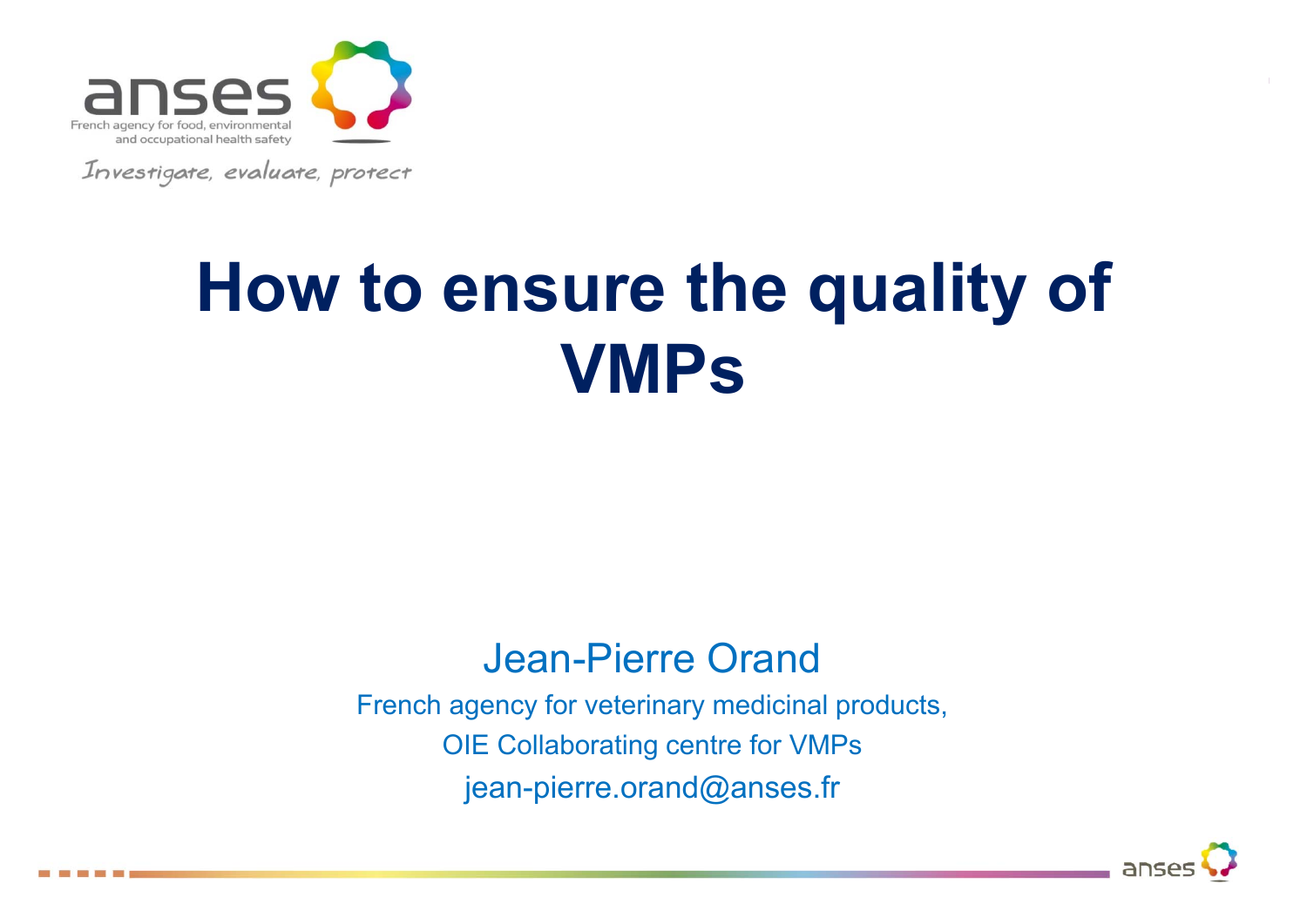### **Introduction**

**Ensuring the Quality of Veterinary Medicinal Products (VMPs) is an essential and basic requirement for the good governance of VMPs.**

**Use of non good quality VMPs presents risks :**

- **For animal health :** inefficient medicines
- **For human health :**
	- -Risk of residues in food
	- - Inefficient vaccines could have impact on zoonosis outbreak
- **For environment :** pollution

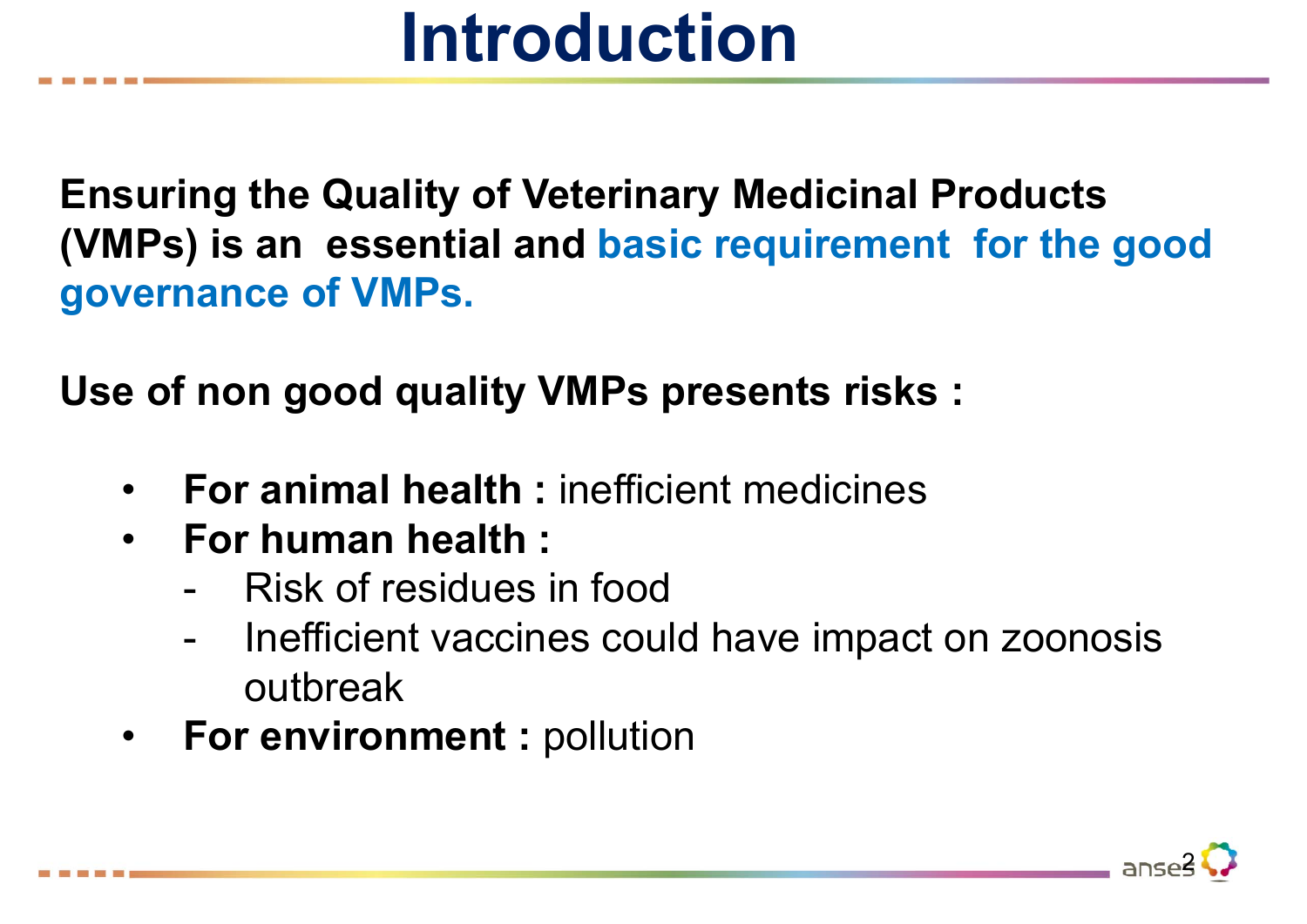### **Definition**



#### **Marketing authorisation :**

- -Composition : API, dosage
- specification



**YES : authorised VMP**

**Analysis**

**Compliance with MA** Good Quality

#### **Non compliance**

#### **Quality defects :**

- Pb of manufacturing
- -Pb of dosage…

#### **Falsification:**

- No API
- False API…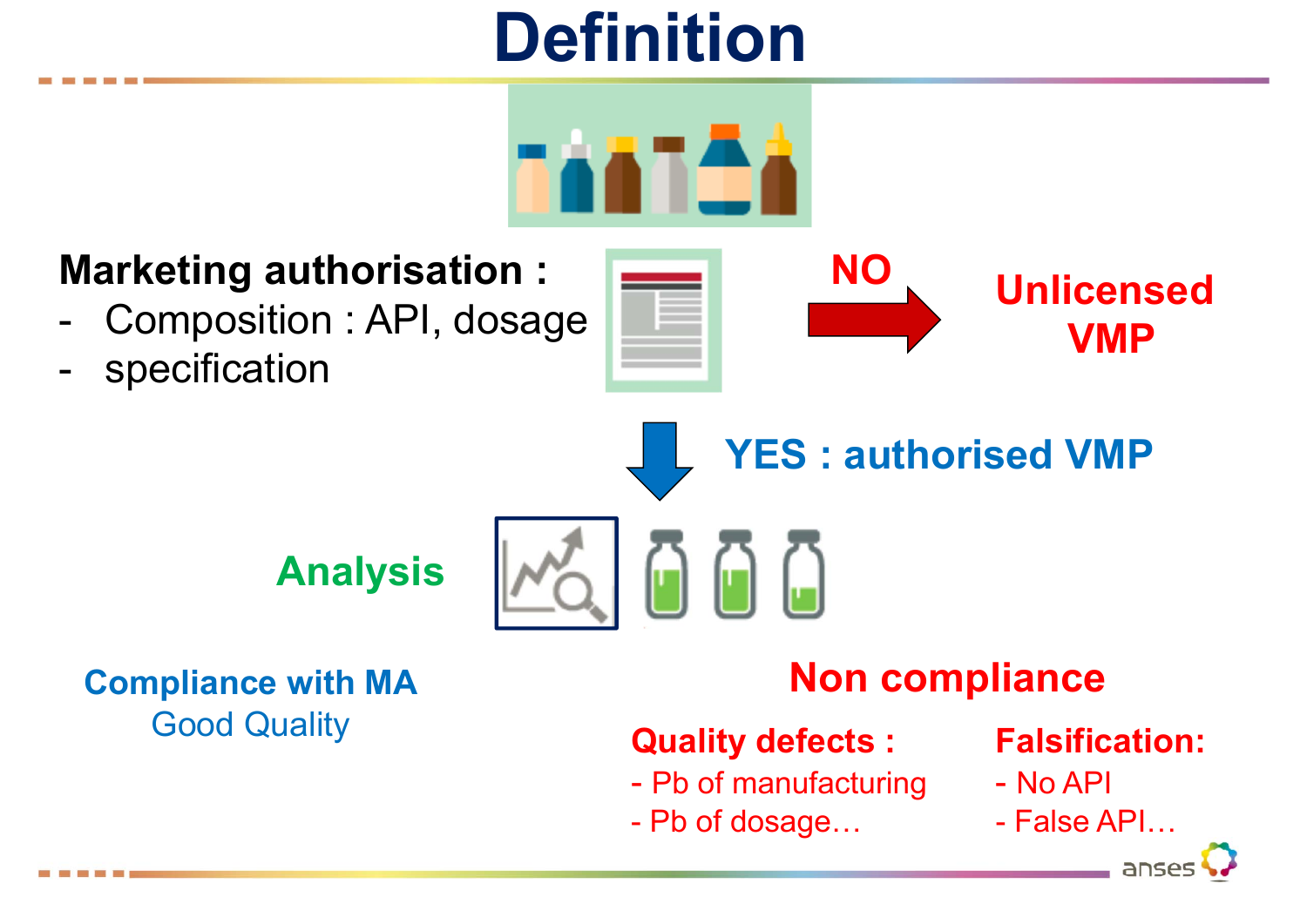### **Quality at all steps of VMPs life**



anse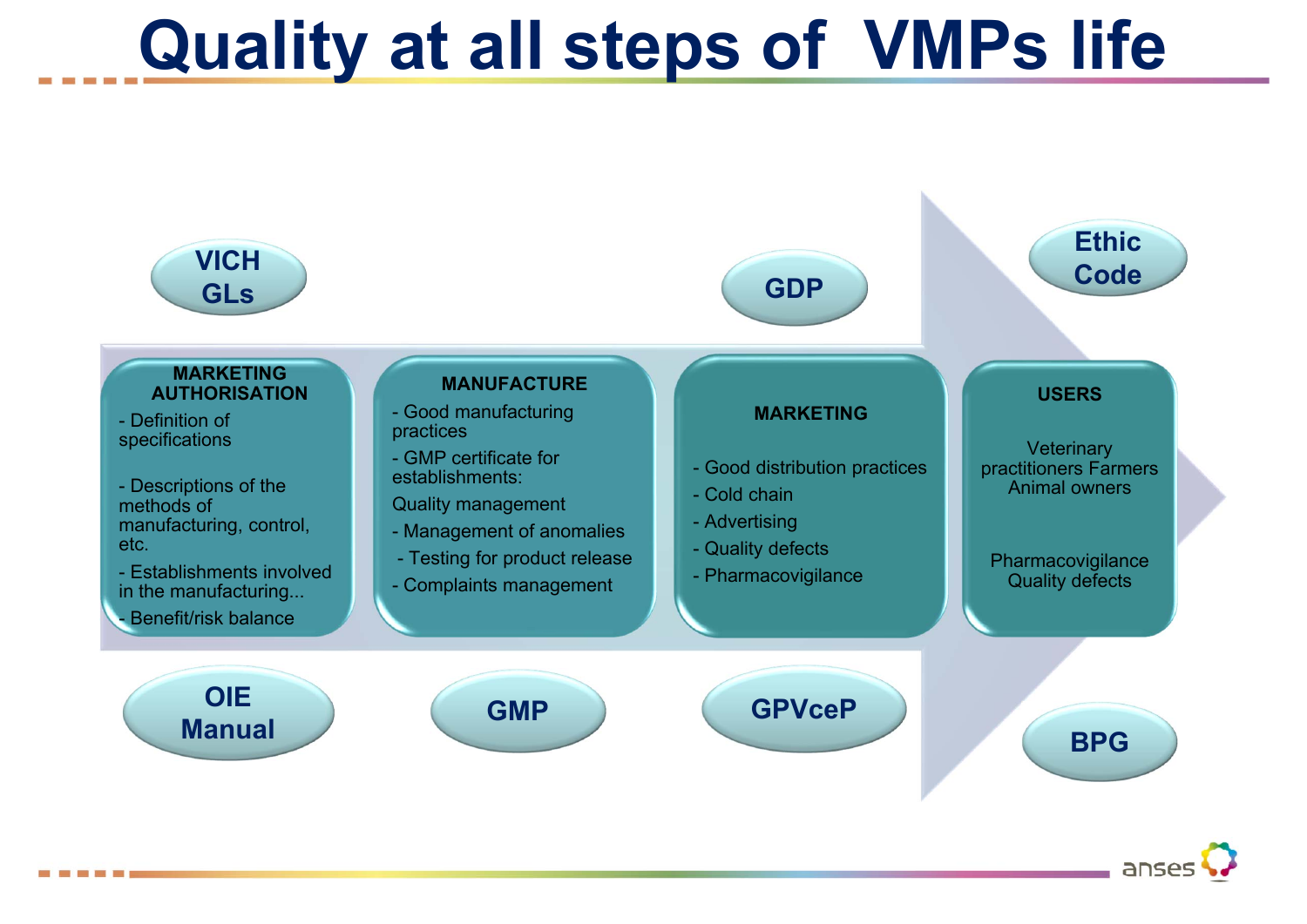### **Quality during manufacturing, storage, distribution and use**

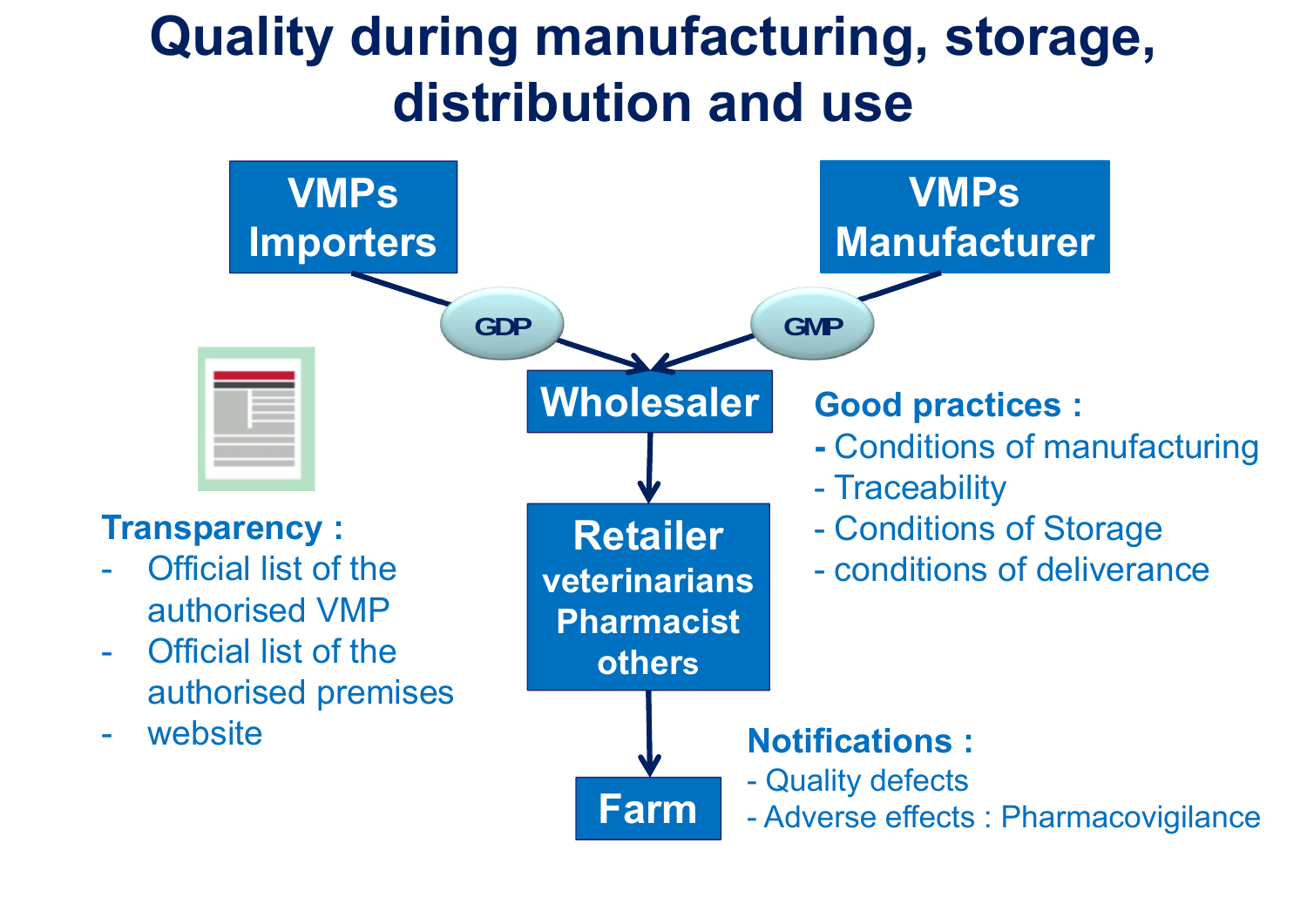### **Inspection and control**

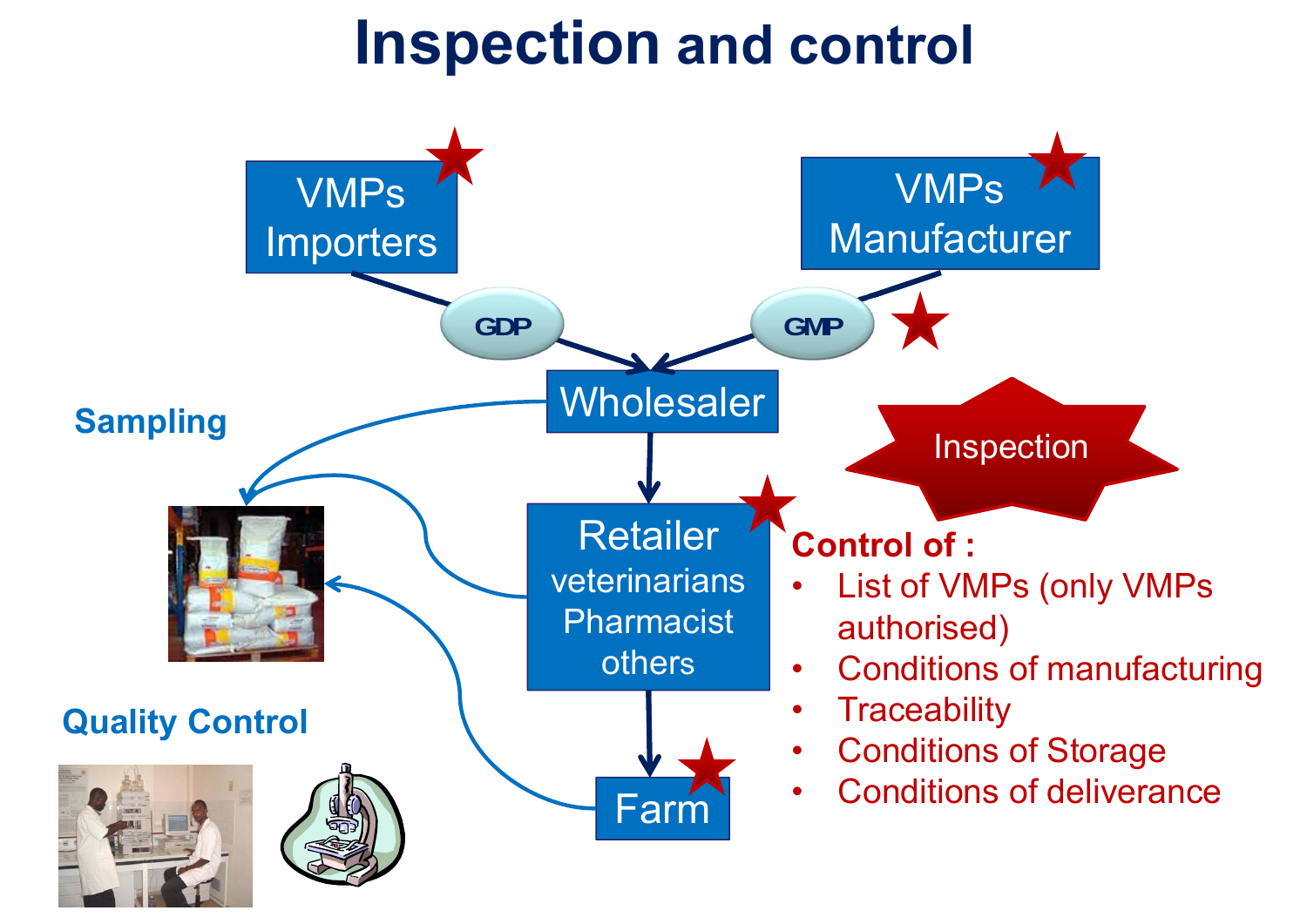### **Manufacturing, wholesaling and retailing**

#### **Need of prior authorisation and periodic control for veterinary product companies**

• **Manufacturer, Importer, Wholesaler…**

#### $\Rightarrow$  These activities should be governed by rules :

#### –**Good practices as**

- Good manufacturing practices (GMP)
- Good distribution practices (GDP)
- Good prescription practices …

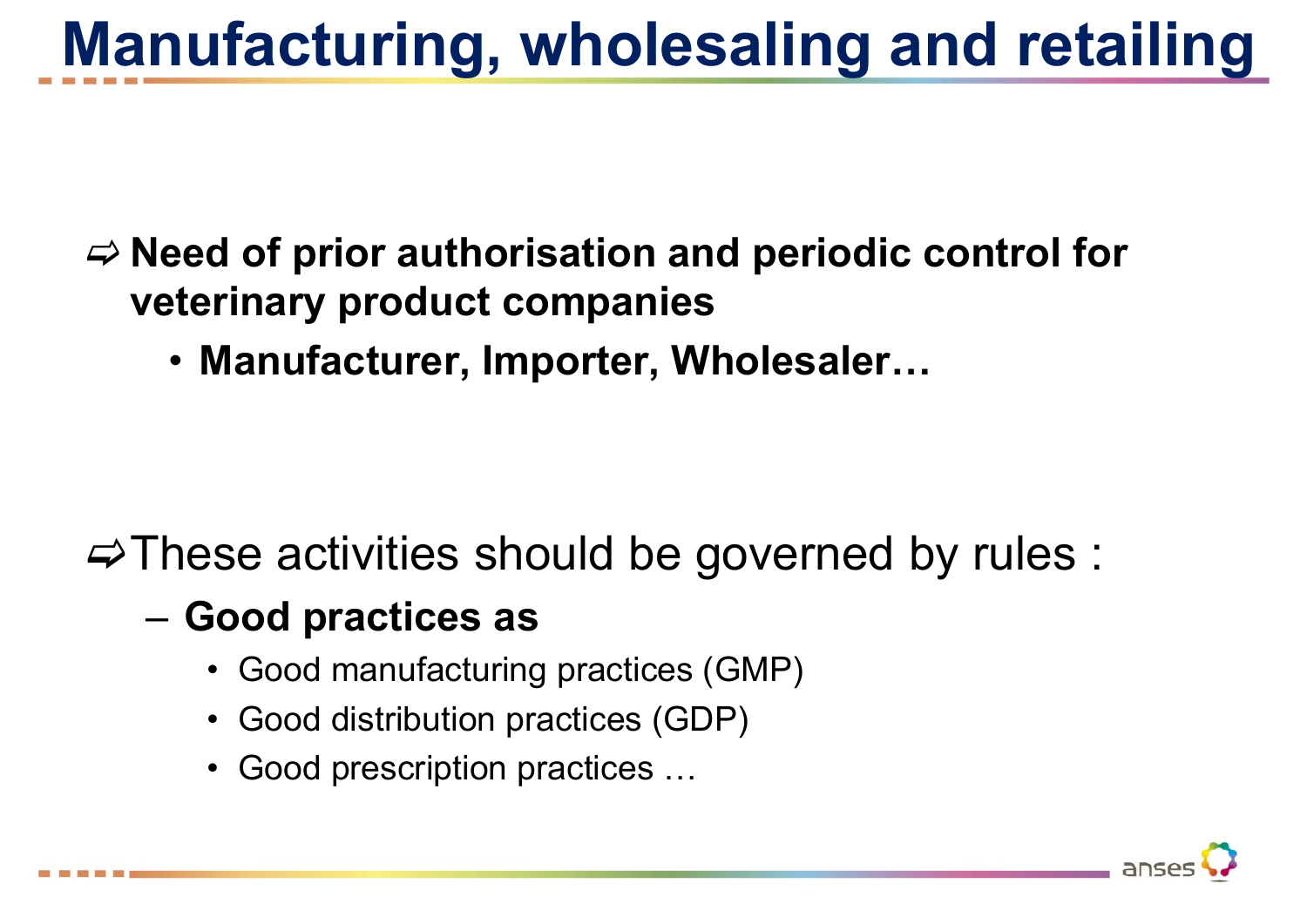# **Manufacturer, impoter And wholesaler**

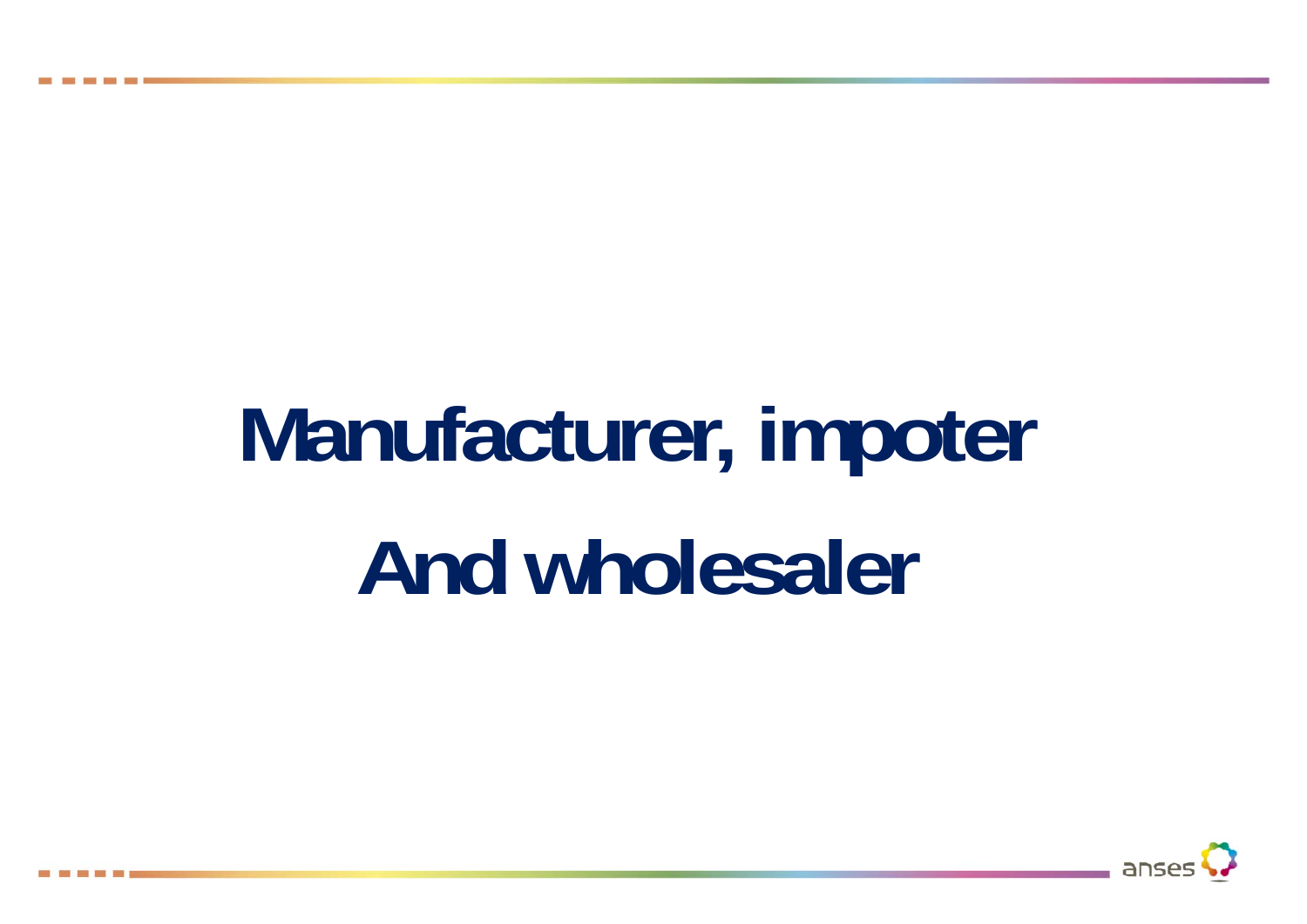## **GMP at OIE LEVEL**

#### **Manual of Diagnostic Tests and Vaccines** for Terrestrial Animals 2017



#### **Summary**

| Part 1                            | <b>General Standards</b>                                                                                                                                 |
|-----------------------------------|----------------------------------------------------------------------------------------------------------------------------------------------------------|
| Section 1.1.                      | <b>Introductory chapters</b>                                                                                                                             |
| Chapter 1.1.1.                    | Management of veterinary diagnostic laboratories (NB: Version adopted in May 2015)                                                                       |
| Chapter 1.1.2.                    | Collection, submission and storage of diagnostic specimens (NB: Version adopted in May 2013)                                                             |
| Chapter 1.1.3.                    | Transport of specimens of animal origin (NB: Version adopted in May 2013)                                                                                |
| Chapter 1.1.4.                    | Biosafety and biosecurity: Standard for managing biological risk in the veterinary laboratory and animal facilities<br>(NB: Version adopted in May 2015) |
| Chapter 1.1.5.                    | Quality management in veterinary testing laboratories (NB: Version adopted in May 2017)                                                                  |
| Chapter 1.1.6.                    | Principles and methods of validation of diagnostic assays for infectious diseases (NB: Version adopted in May<br>2013)                                   |
| Chapter 1.1.7.                    | Standards for high throughput sequencing, bioinformatics and computational genomics (NB: Version adopted in<br>May 2016)                                 |
| <b>Chapter 1.1.8.</b>             | Principles of veterinary vaccine production (NB: Version adopted in May 2015)                                                                            |
| Chapter 1.1.9.                    | Tests for sterility and freedom from contamination of biological materials intended for veterinary use (NB:<br>Version adopted in May 2017)              |
| Section 3.7.                      | Recommendations for the manufacture of vaccines                                                                                                          |
| Chapter 3.7.1.                    | Minimum requirements for the organisation and management of a vaccine manufacturing facility (NB: Version<br>adopted in May 2016)                        |
| Chapter 3.7.2.                    | Minimum requirements for the production and quality control of vaccines (NB: Version adopted in May 2016)                                                |
| Chapter 3.7.3.                    | Minimum requirements for aseptic production in vaccine manufacture (NB: Version adopted in May 2016)                                                     |
| <b>Contract Contract Contract</b> | anses                                                                                                                                                    |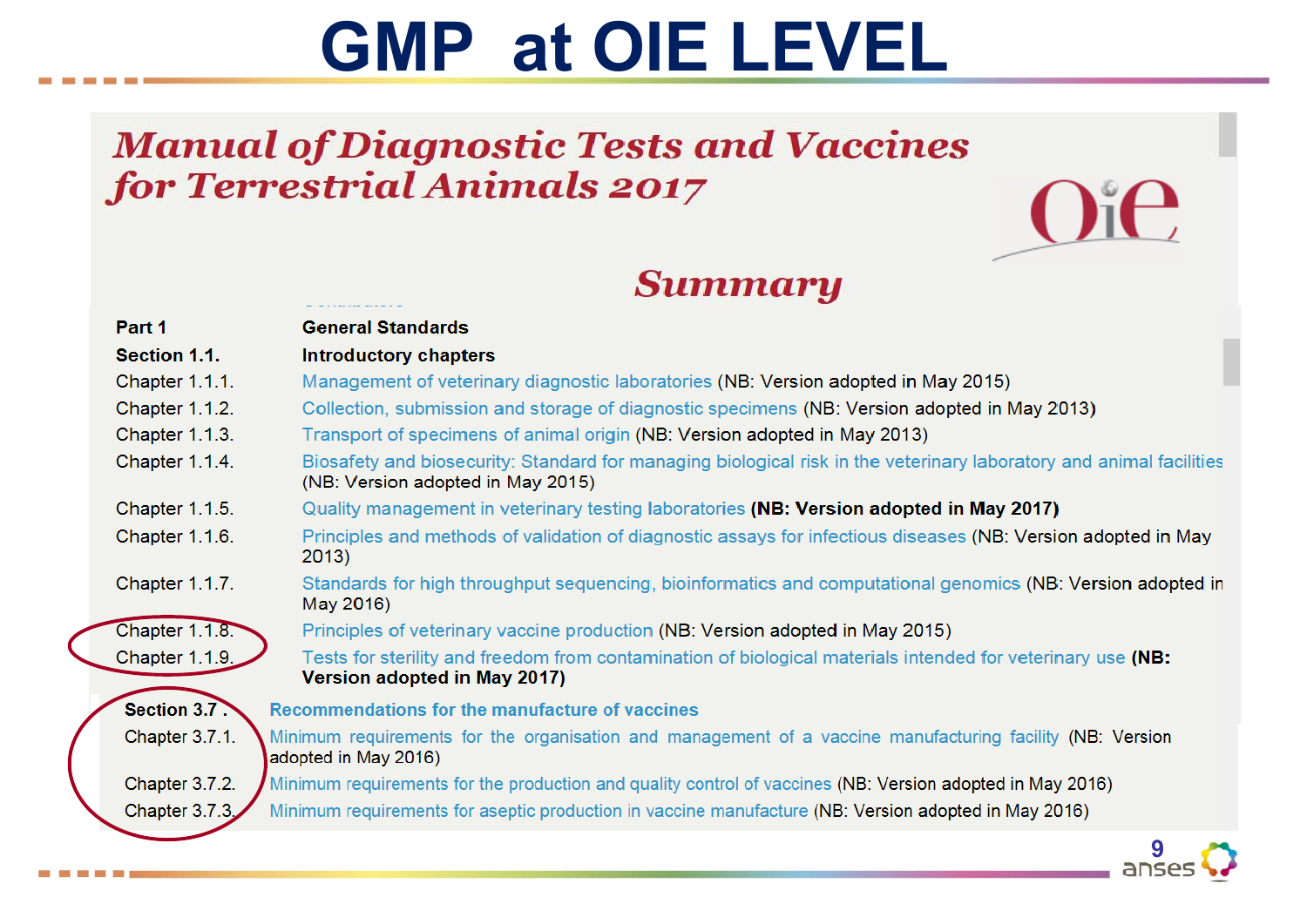### **GMP Requirements**

#### **Target/activity**

- $\bullet$ **Manufacturing sites for** 
	- Pharmaceutical products
	- Medicinal products for clinical trials
- Also, <u>manufacturing sites f</u>or
	- –Actives ingredients
	- *Autogenous-vaccines ….*
	- Charles Constitution Premixes *for Medicated feeding stuff…*
- Range of products
	- Charles Constitution Sterile, Non sterile
	- Biologic, Chemical
	- <del>katalog katalog a</del> Tablets, oral powder









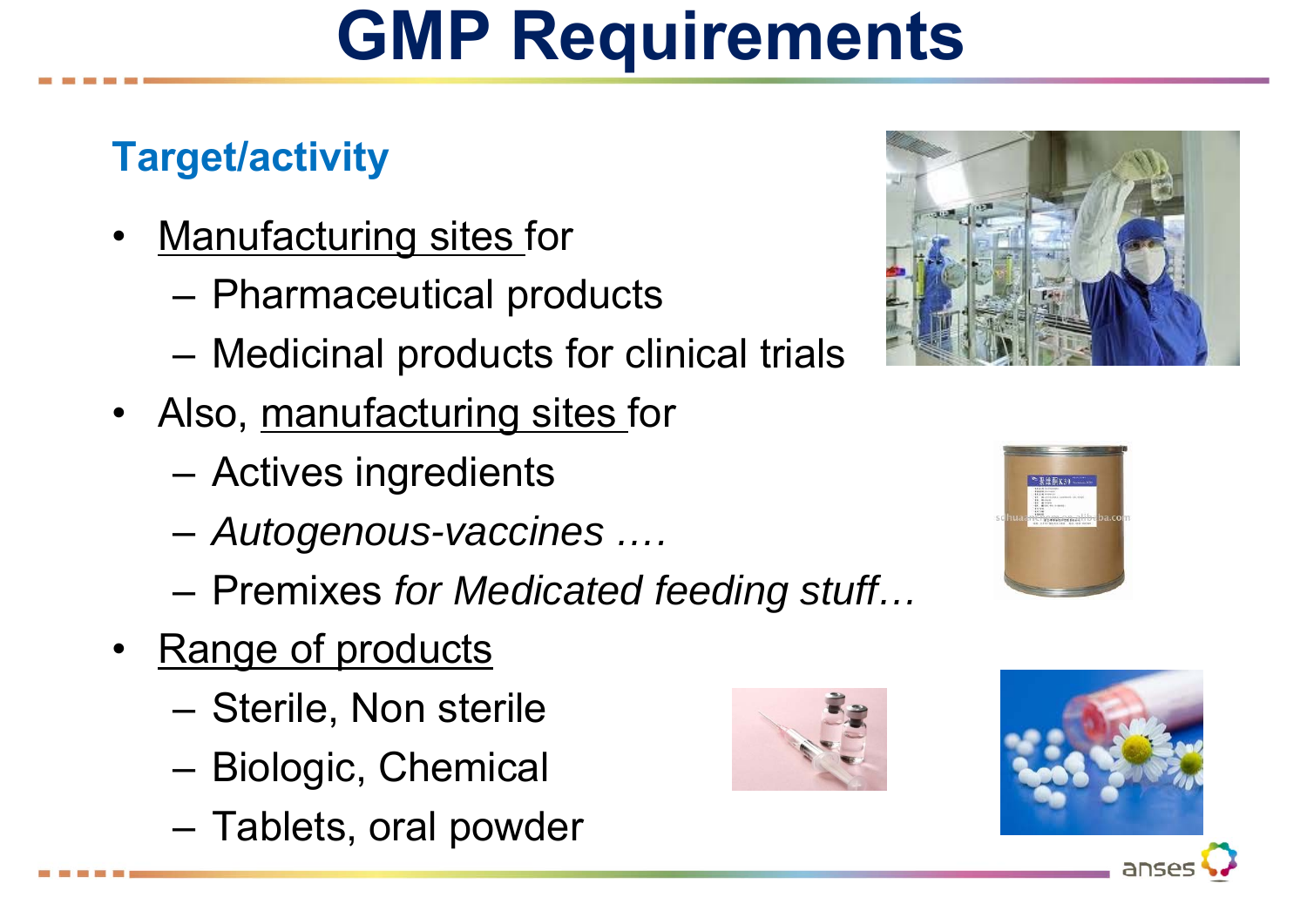## **GMP Requirements**

#### **Target/process**

- •**Quality management system** 
	- manufacture medicinal products so as to ensure that they are fit for their intended use, comply with the requirements of the Marketing Authorisation
- •**Documentation**
- •Premises and equipment
- •Production
- • Quality control :
	- sampling, specifications and testing as well as the organisation, documentation and release procedures
- •Self-inspection
- • Complaints and product recall :
	- system and appropriate procedures to record, assess, investigate and review complaints including potential quality defects
	- Quality Risk Management principles applied for investigation, assessment of quality defects and decision to product recalls, corrective and preventative actions and other risk-reducing actions.

**11**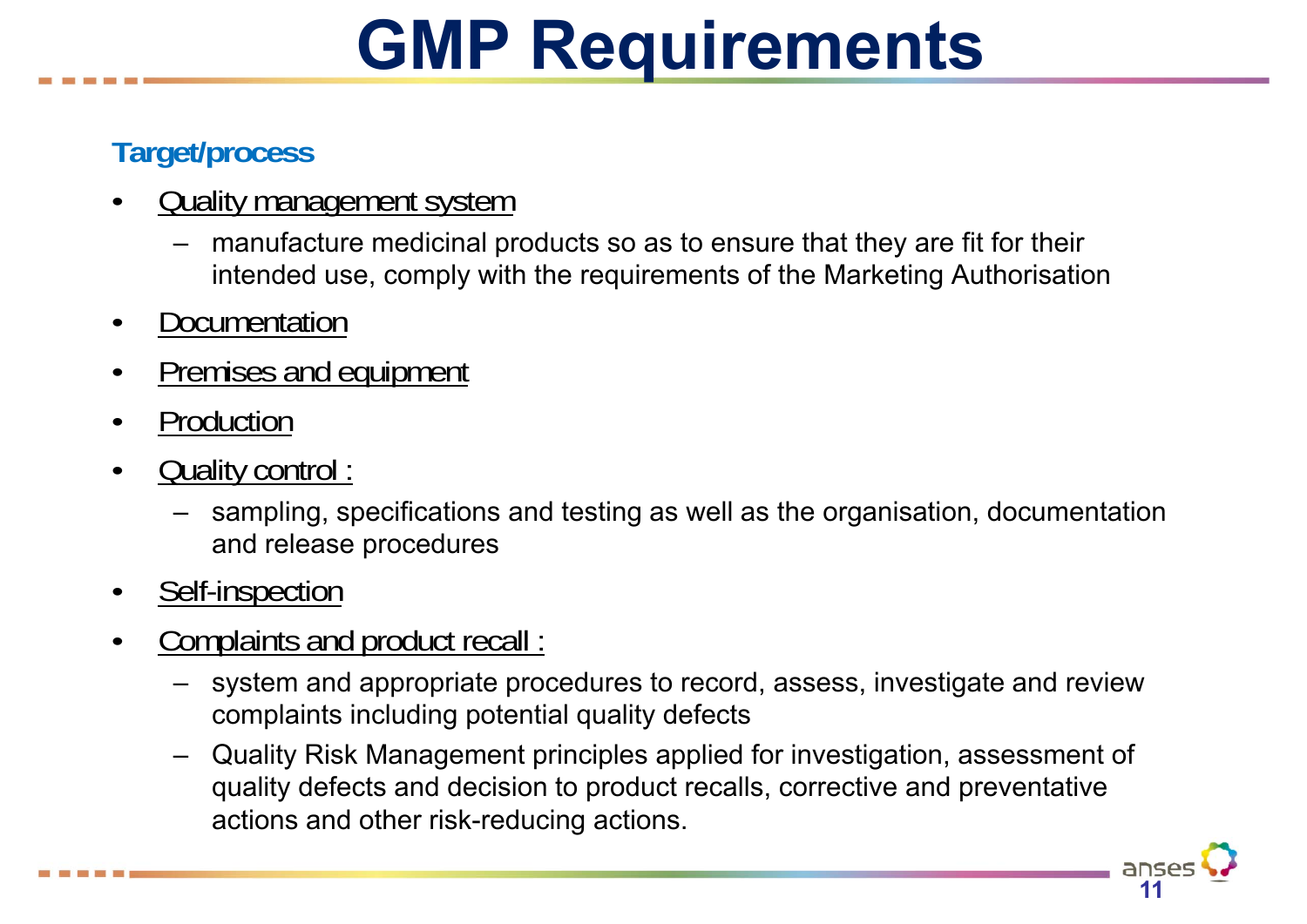## **PIC/S and Working group on VMPs**

#### •**What is PIC/S?**

- PIC/S is a non-binding co-operative arrangement between Regulatory Authorities in the field of Good Manufacturing Practice (GMP) of medicinal products for human or veterinary use.



#### •**PIC/s Goal**

- "To lead the international development, implementation and maintenance of harmonised GMP standards and quality systems of inspectorates in the field of medicinal products"
- •**Exchange of letters with OIE**

#### **www.picscheme.org**

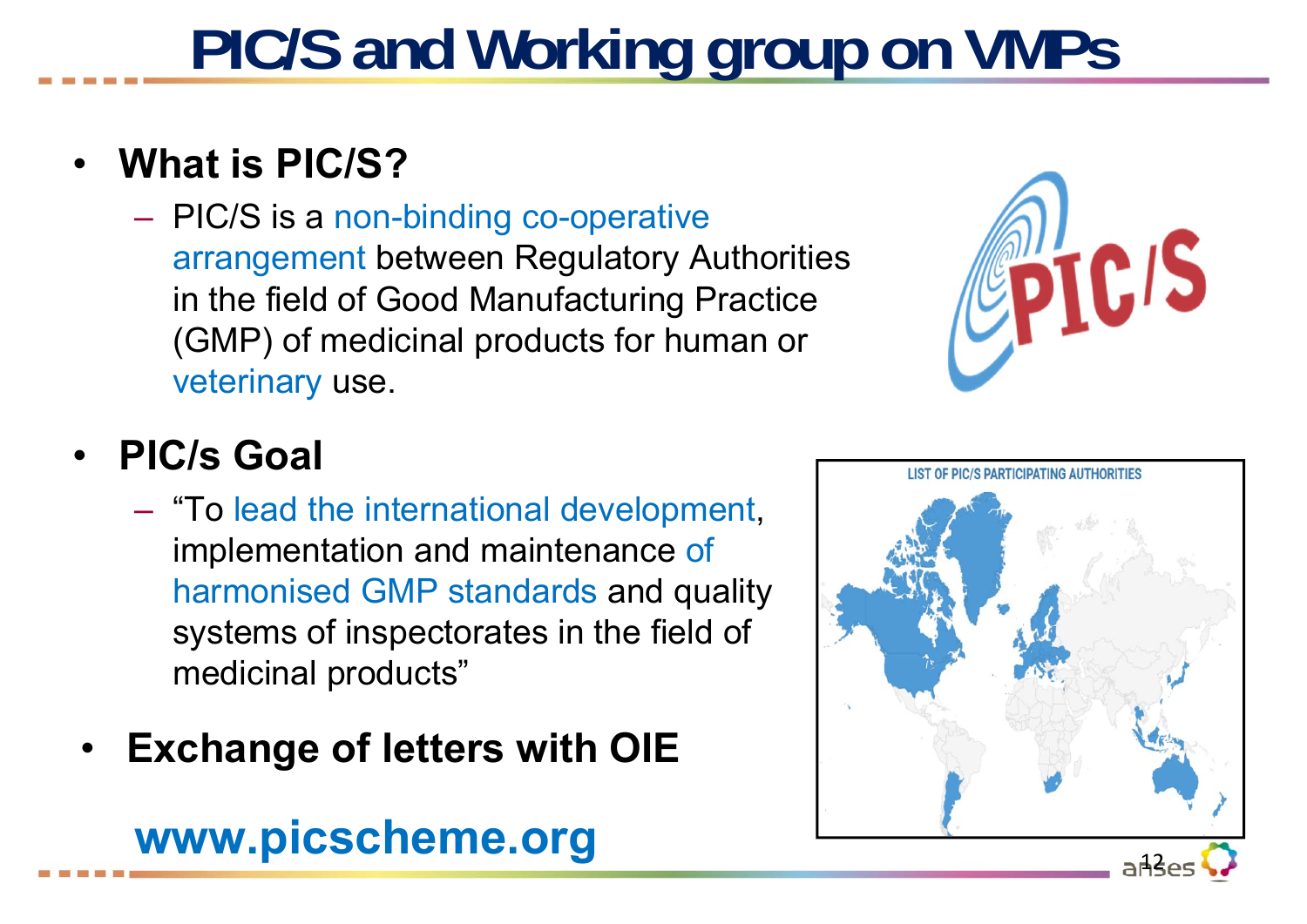### **GMP Inspection System**

#### **Inspection steps:**

•**Programming** •**Planning Preliminary stage**

•**Preparation for inspection**

•**Carrying out the inspection**

•**Writing and sending initial report**

•**Assement of QP responses and conclusion**

•**Compliance status of VPC et decision**



**Inspection stage**

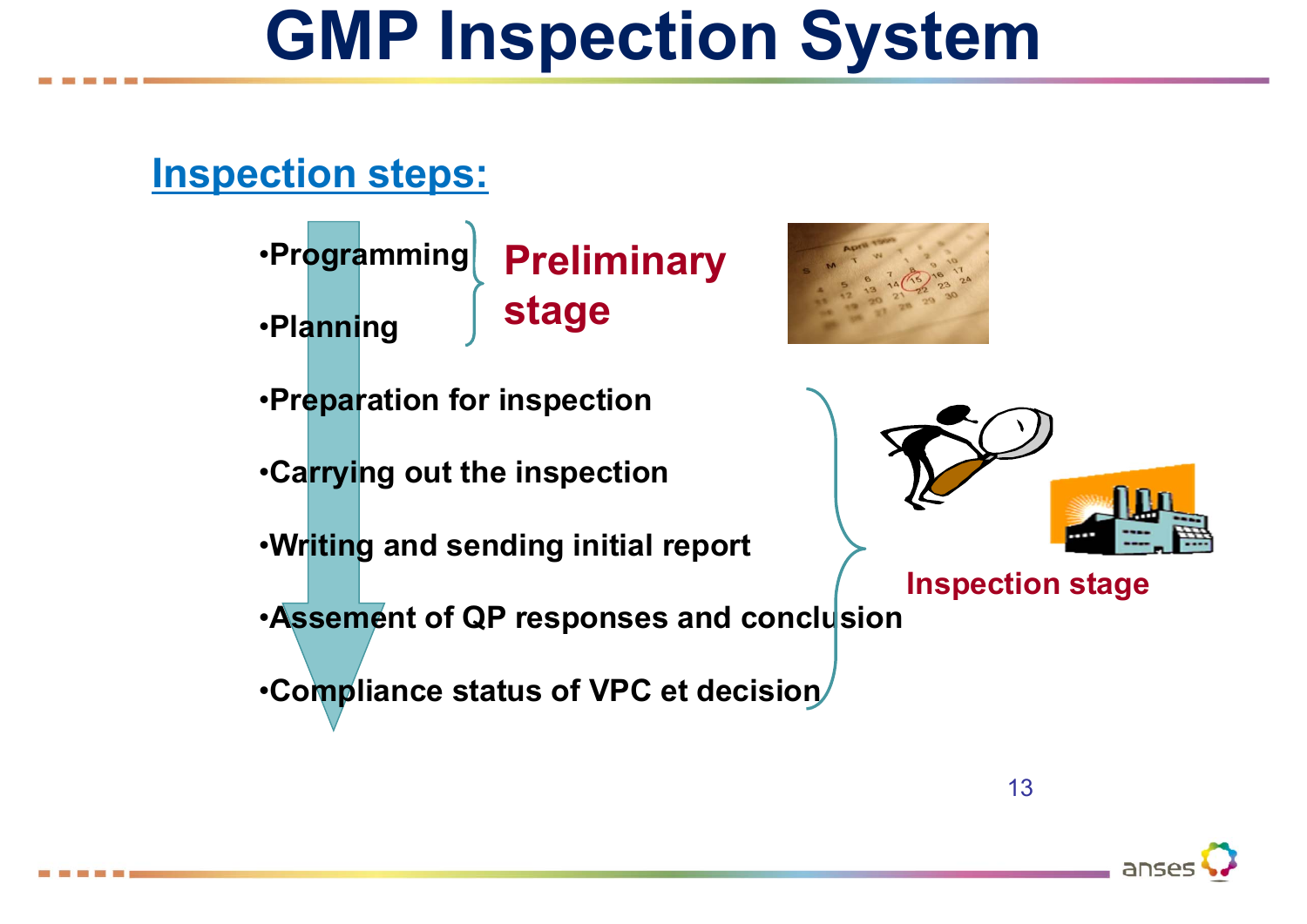## **Good Distribution practices (GDP)**

#### **Target/activity**

- • **MAH and distributors**
	- –**Quality management system including product review**
	- **Premises and Equipment : Storage condition, cold chain for vaccines**
	- **documentation**
	- **Traceability**
	- –<br>– **Recall and complaints**







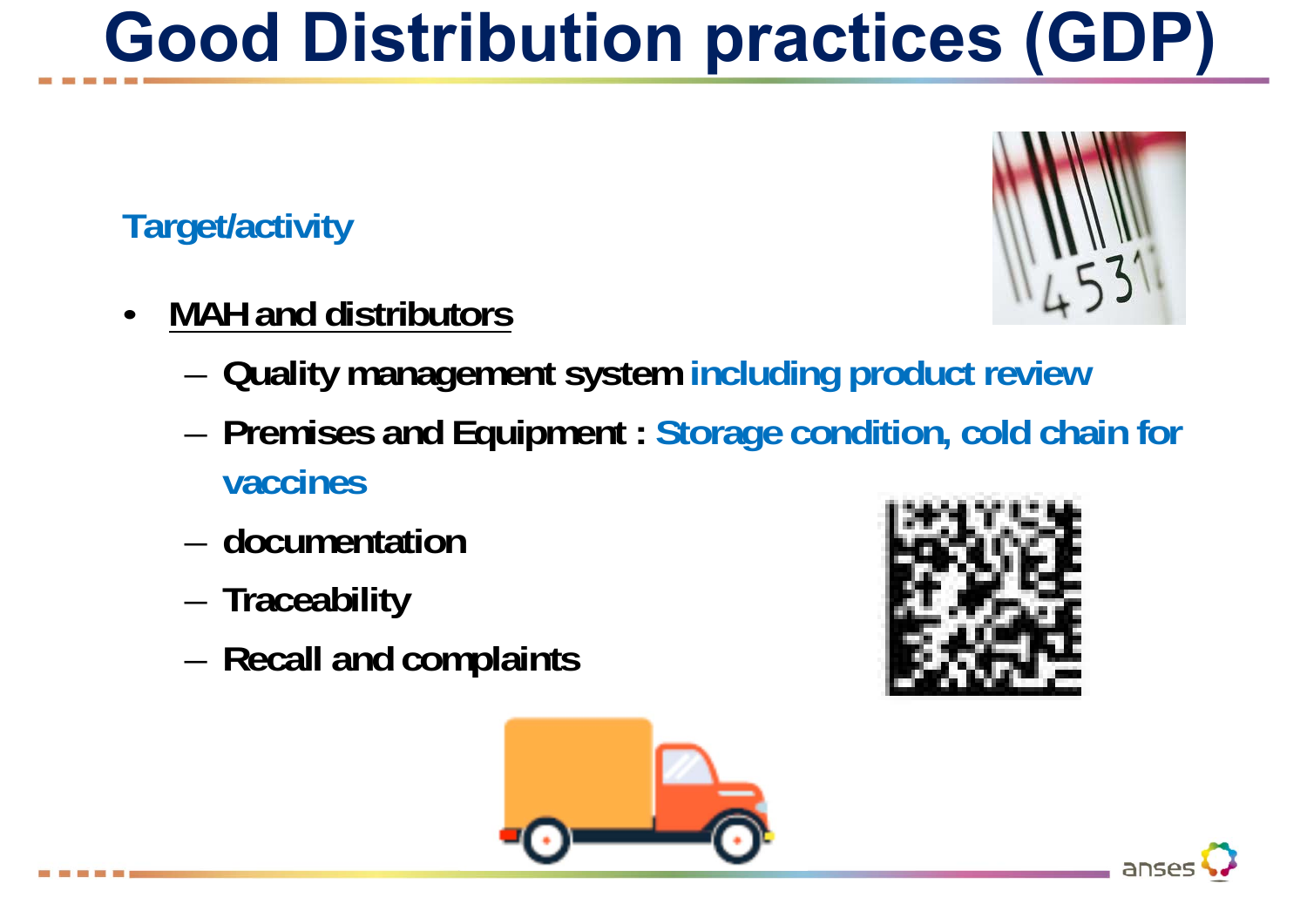# **Control of retailer and Control at farm**

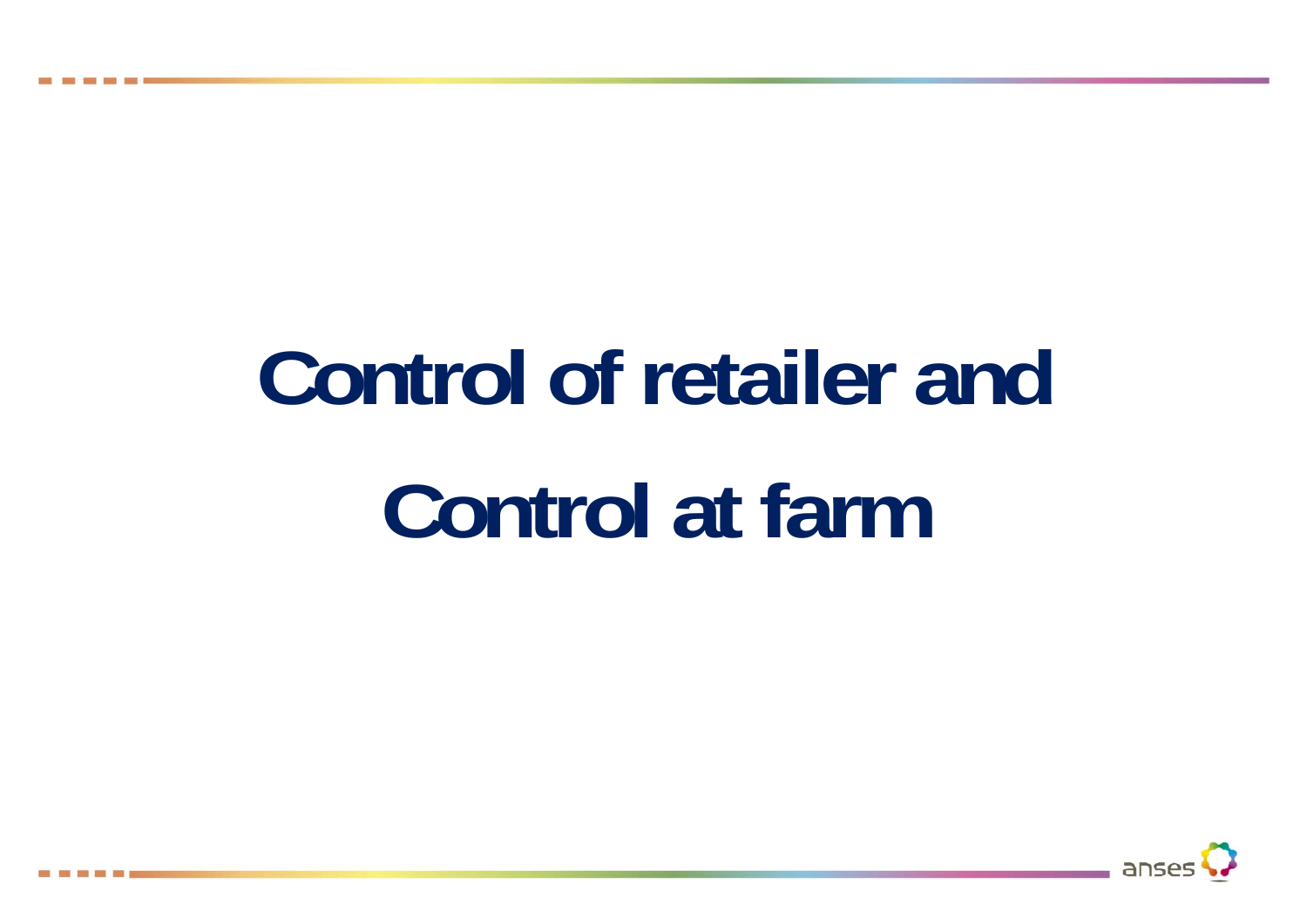### **Veterinarians / Pharmacists**

- **Lating Contract**  Sell only authorised VMPs
	- •Capacity to check on a public accessible list
- **Lating Contract** Respect of condition of storage



- **Lating Contract**  Role in the detection of quality defects
	- •Visual aspects (colour, consistency, particle…
	- •Defect in the label ...
- **Land and Company**  Pharmacovigilance
	- VICH GL24: "Pharmacovigilance of veterinary medicinal products (VMPs) can be defined as the detection and investigation of the effects of the use of these products, mainly aimed at the safety and efficacy in animals and safety in people exposed to the products."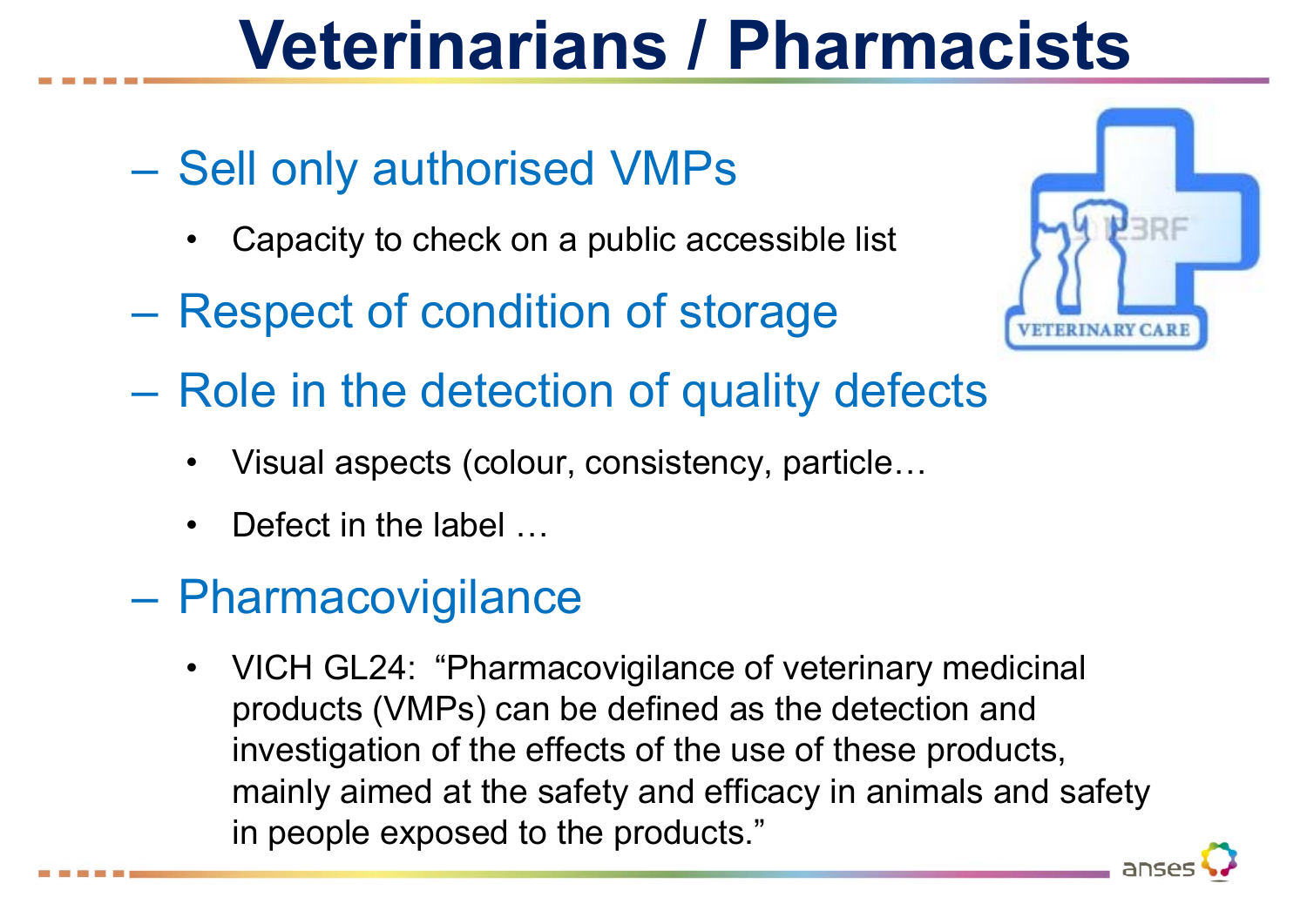### **At farm level**

#### **Lating Contract** Farmers shall use only good quality products :

- absence of counterfeits, falsified or unauthorised products
- •Respect the conditions of storage defined in the MA
- •Keep record
- • Respect the conditions defined in the prescription (dose, withdrawal period...)



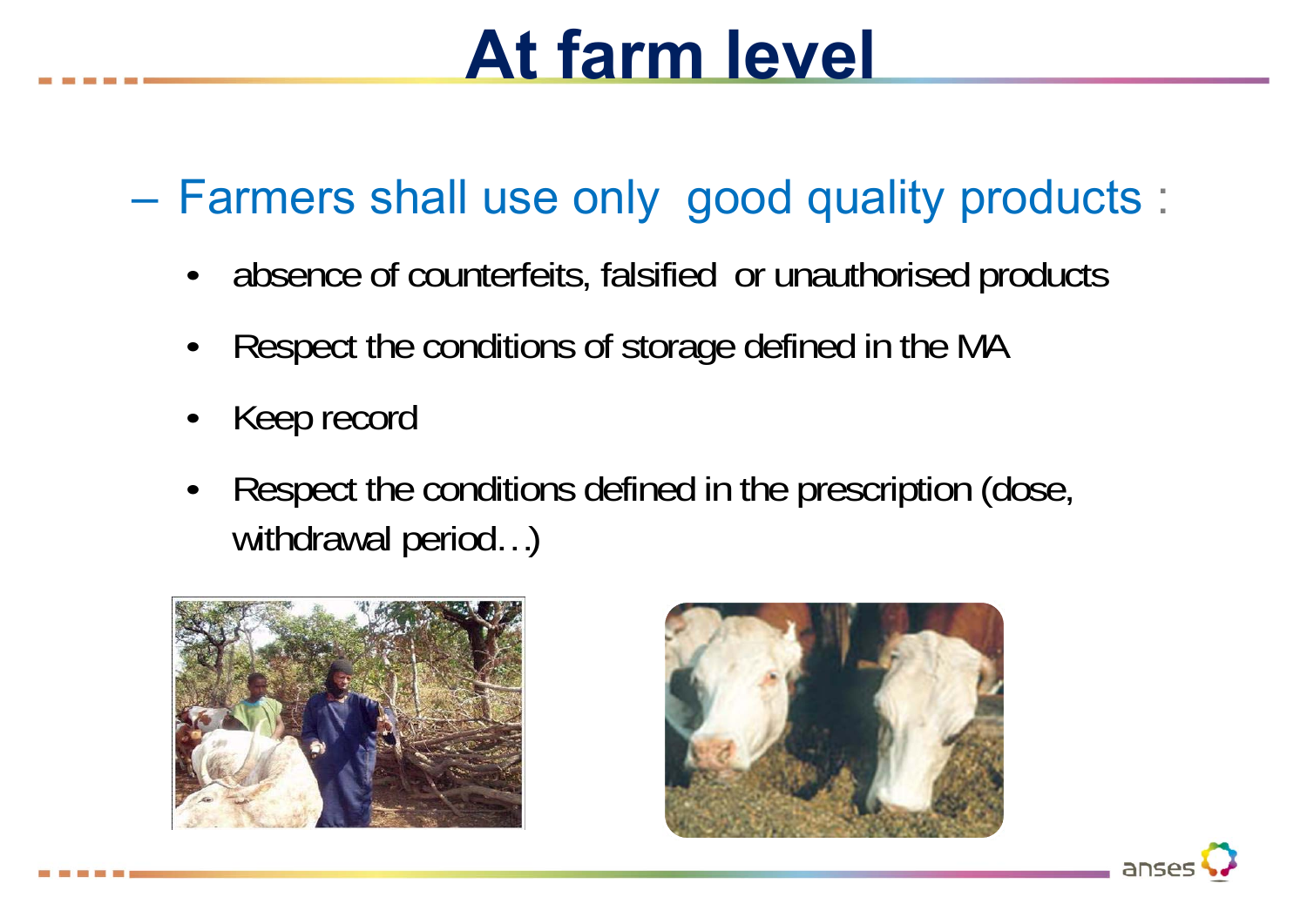### **A specific issue: retail at village market level**



(photos : Dr. Albert Douffissa. Présentation " What is Needed to Improve Availability to Good Quality Veterinary Drugs and Vaccines.")

- •Access to medication is not enough in entire regions
- •Little or no money for assistance to farmers
- •Farmers resignation or no awareness of the importance of quality
- •The size of some packaging remains a problem for many breeders
- •Imports sometimes heavy and slow procedures.

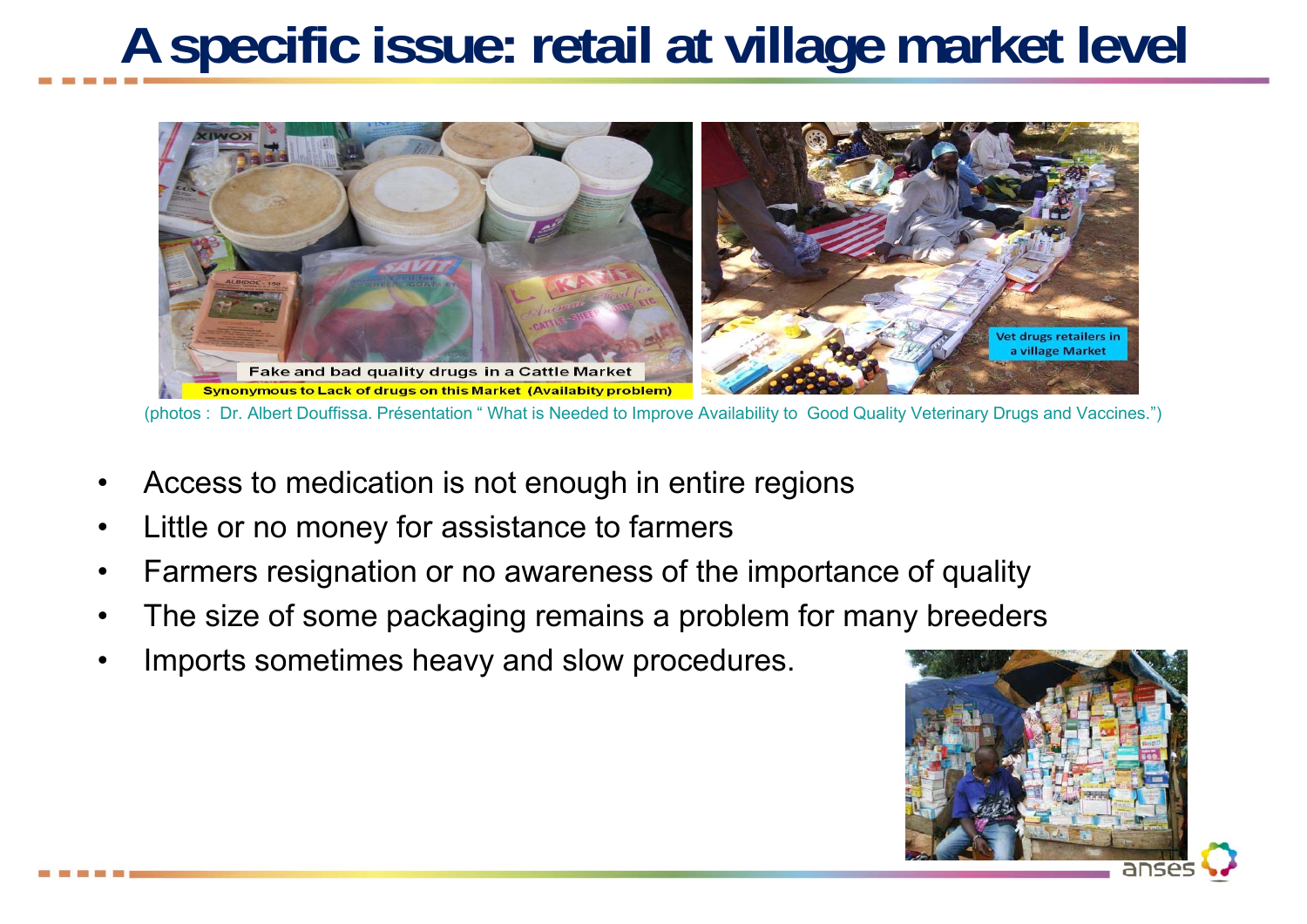### **A specific issue: internet sales**

**▶ Increasing problem in Europe** 

### **≻ Concerns:**

- **May be a way of sales for falsified or counterfeit** VMPs
- **unfair competition** in the field of VMP
- source of **illegal import** without any authorization
- source of **illegal retail** : VMPs on prescription sold without control and prescription

Should be controlled, regulated

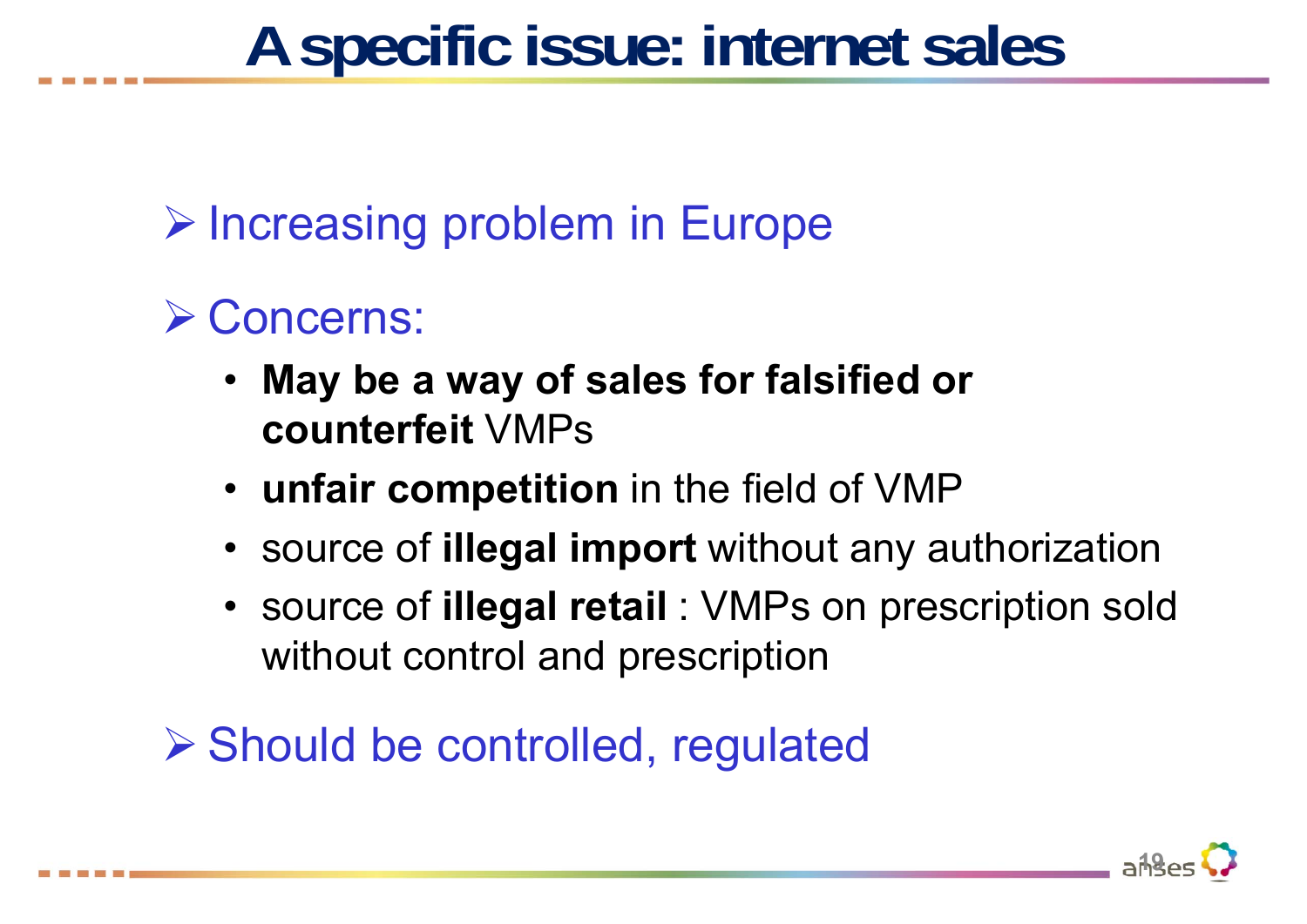# **Quality Control of VMPs**

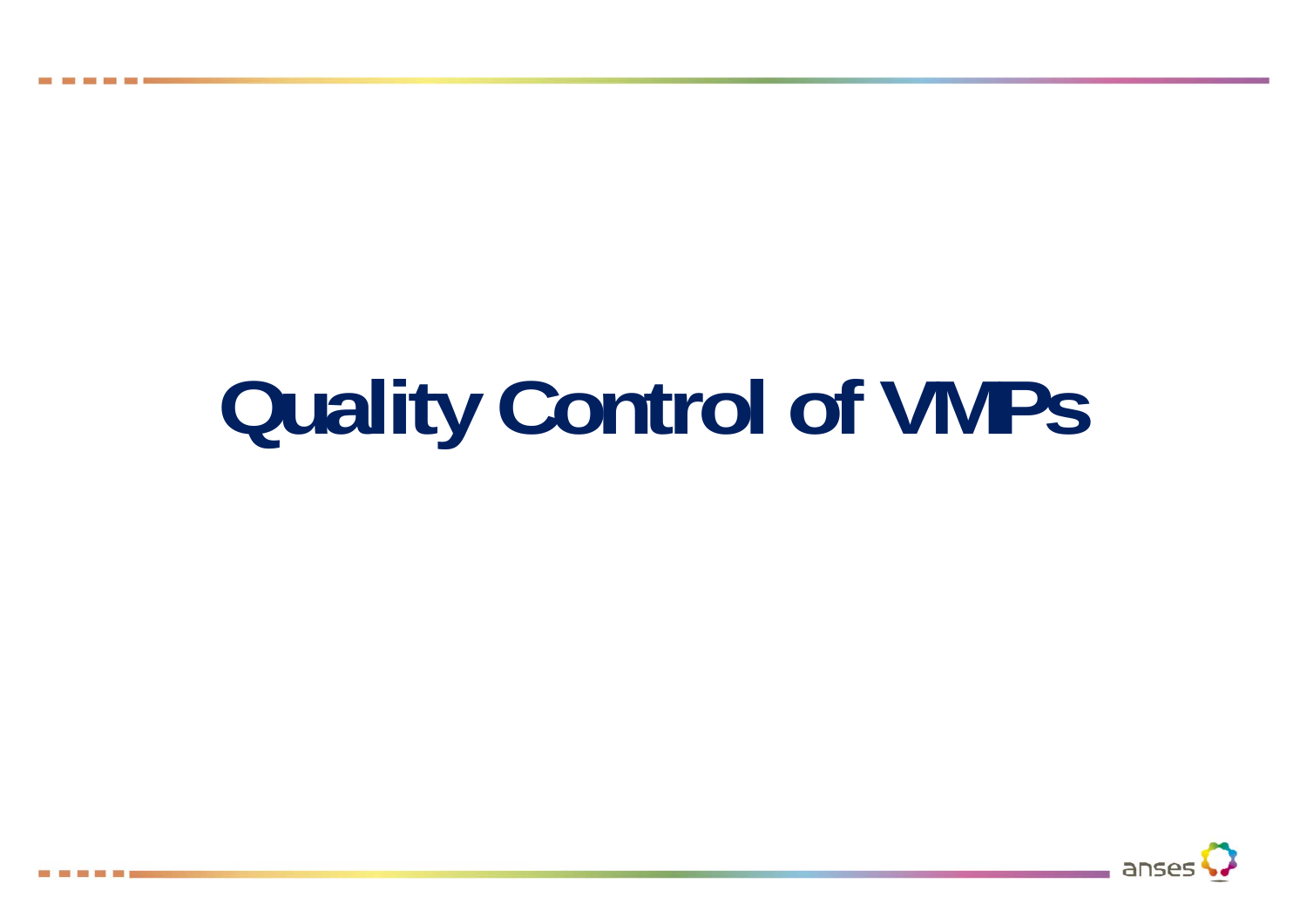### **Control of the Market**

#### $\bullet$ **Objectives :**

- – Detection of substandard, falsified and counterfeited VMPs
- –Surveillance of the Legal Market
- Surveillance of illegal market

#### $\bullet$ **How ?**

- –Need a competent authority, a legal basis for sampling…
- Need an official accredited laboratory
- Need a programme of surveillance

#### • **Programme of surveillance** with a risk analysis

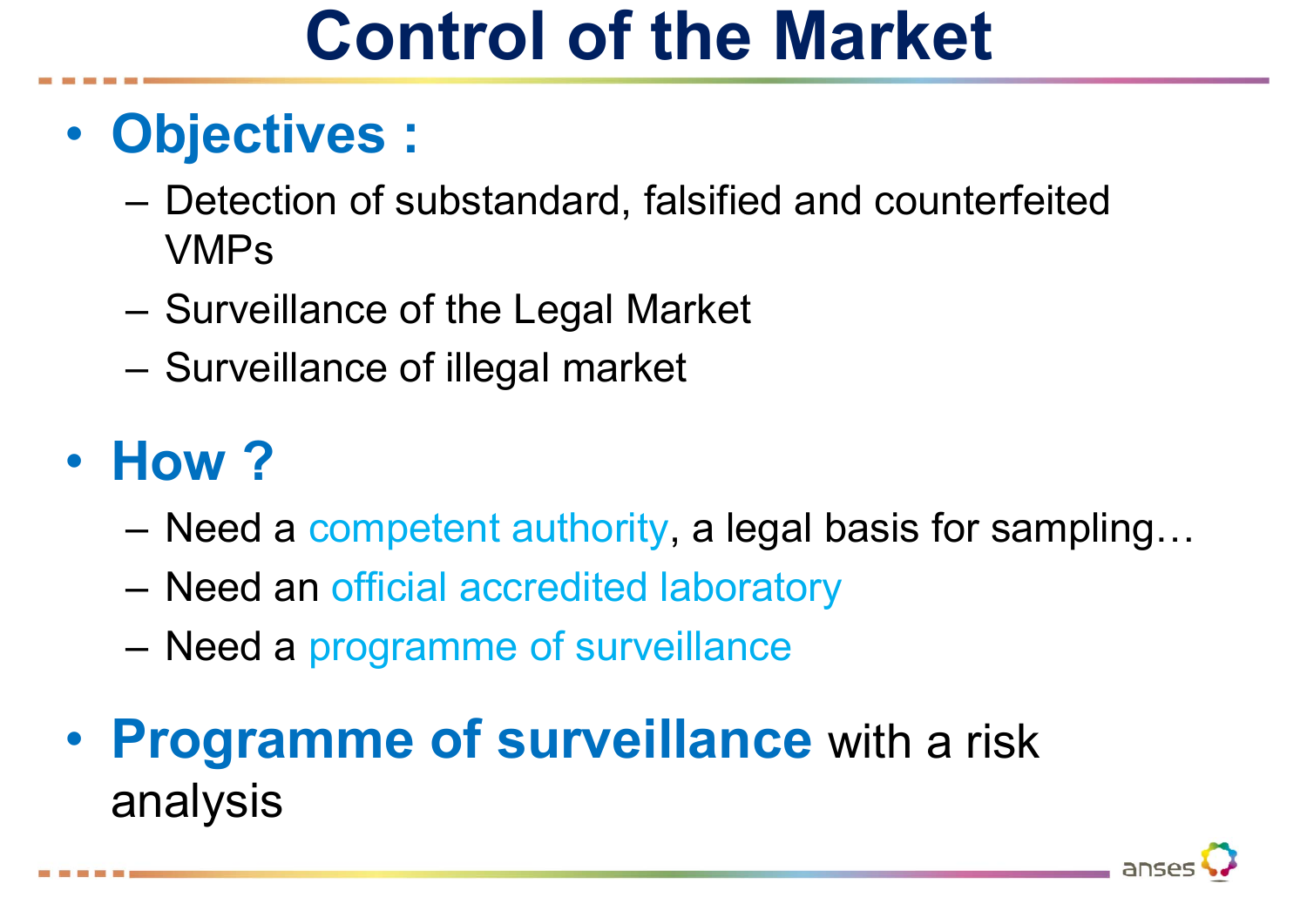## **Sampling**

• Done by inspectorates (in wholesalers but also anywhere on the market : village market, internet at farm…)

## **Control**

- •Based on marketing authorisation
- •Control of label and leaflet
- • Qualitative and quantitative analysis : active ingredient
- •Efficacy of vaccines

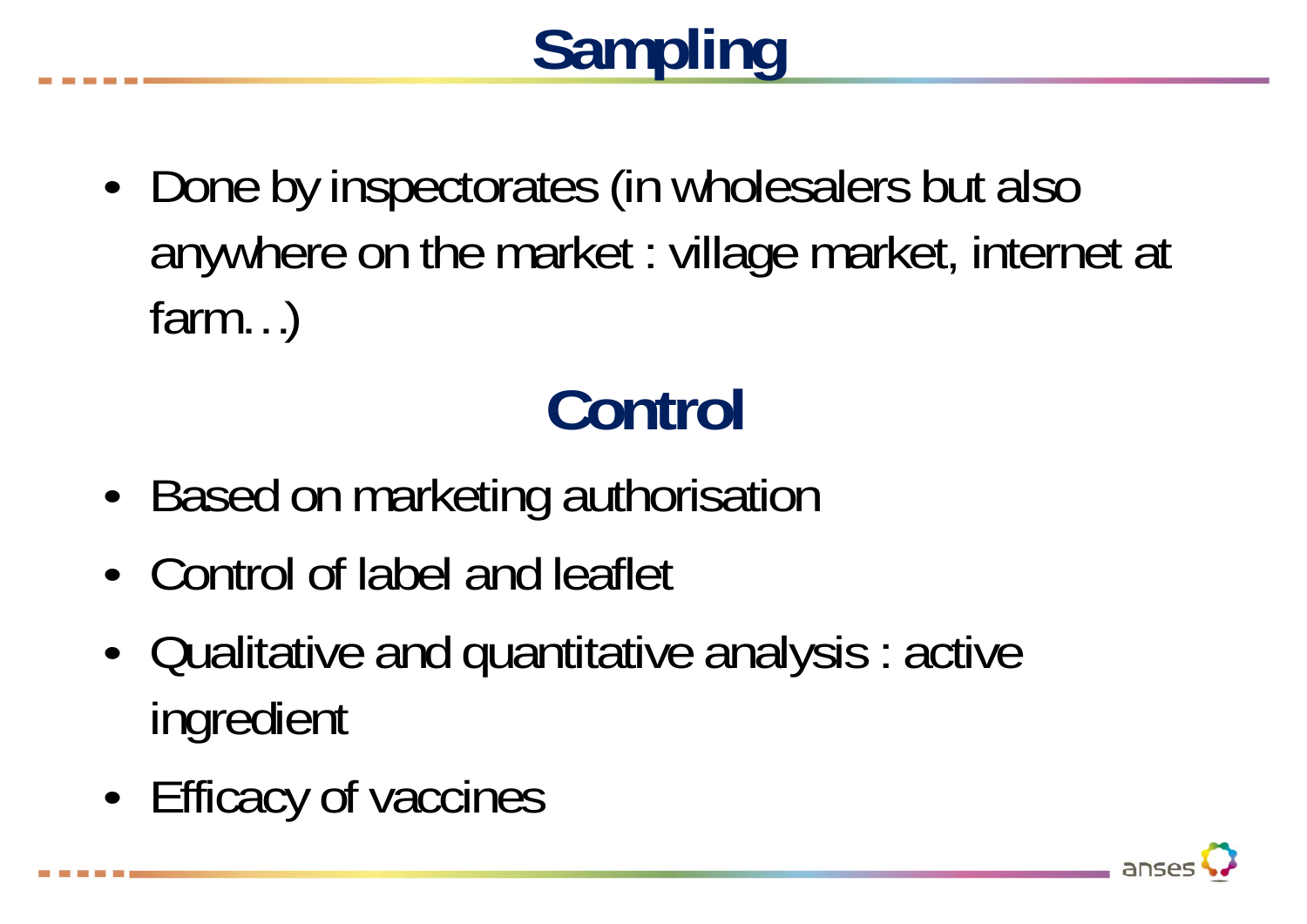### **Counterfeit products**

#### Copy of authorised products : Differencies in the labelling



**Property Committee State** 



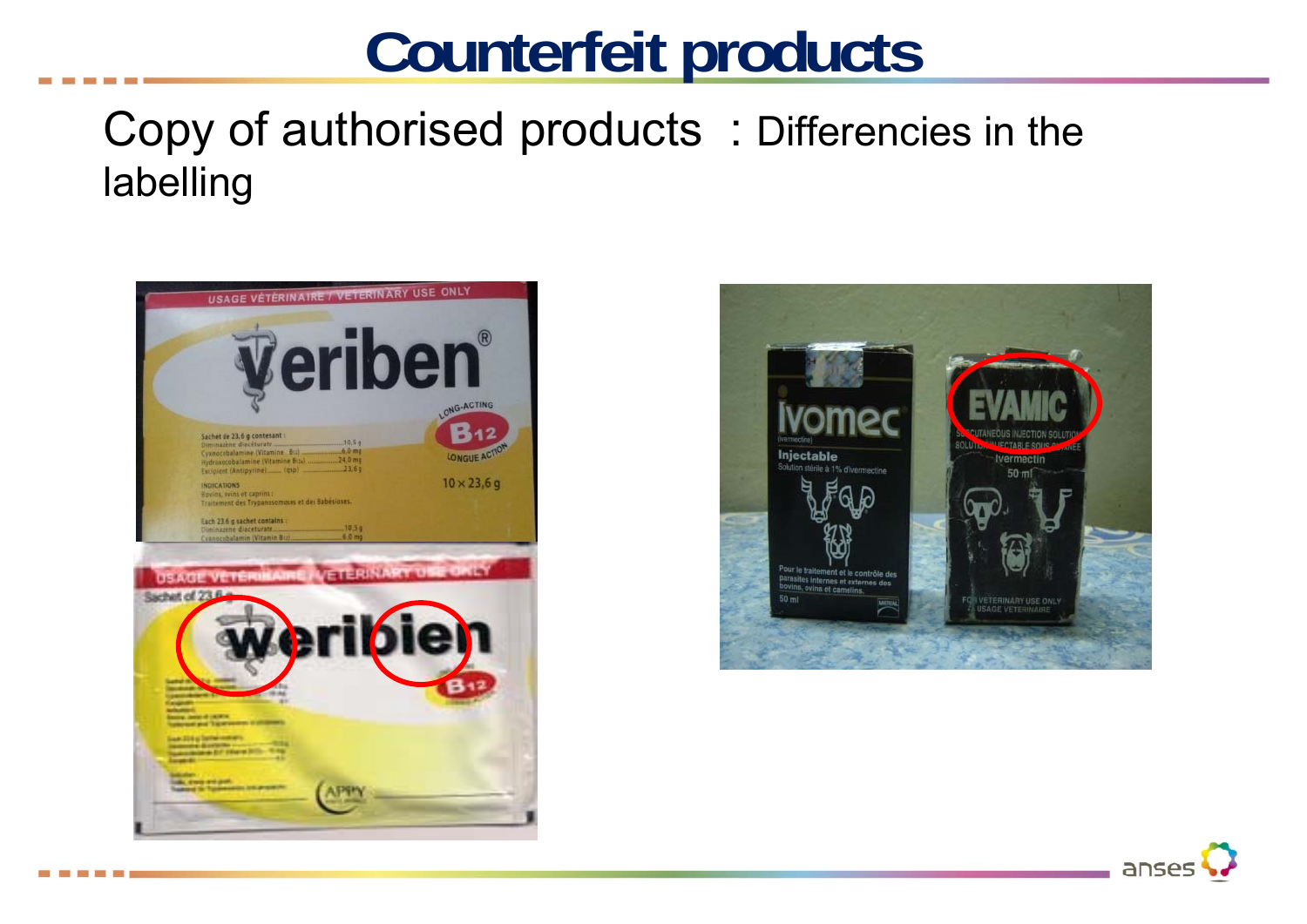### **Counterfeit products**

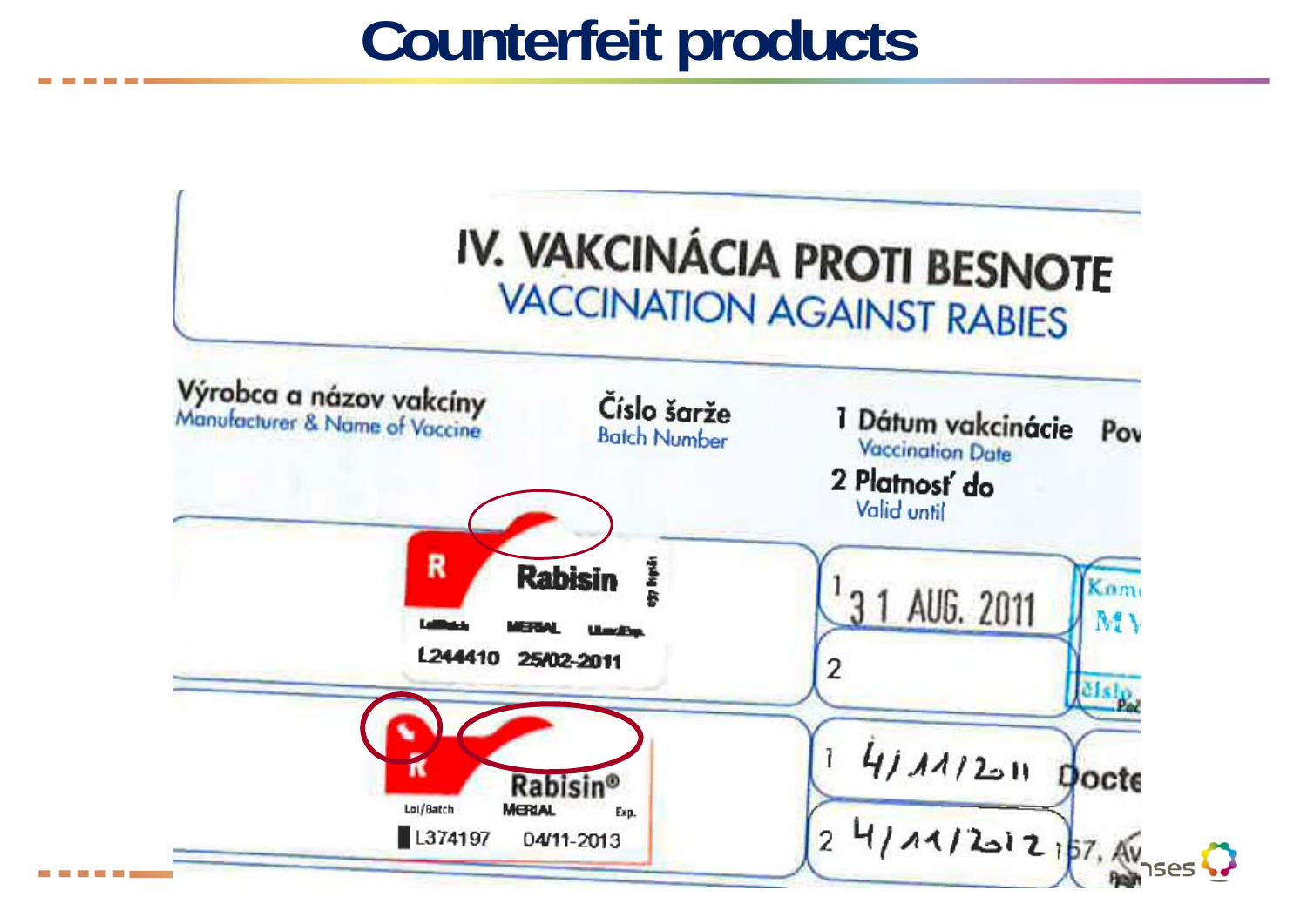### **Control of veterinary medicinal products on legal market : programme of surveillance**

- Risk based approach
	- Identification of priorities on the list of authorised products based on defined criteria
	- **By examples:**
		- $\checkmark$ Products used for food producing animals
		- $\checkmark$  Focus on antibiotics and antiparasitics
		- $\checkmark$ Products that present a risk for the users (vet, farmers,etc.)
		- $\checkmark$ biologicals involved in the control of zoonosis
- Campaign of products :
	- <del>katalog katalog a</del> Same category of VMPs : AB , AP
	- Same API….

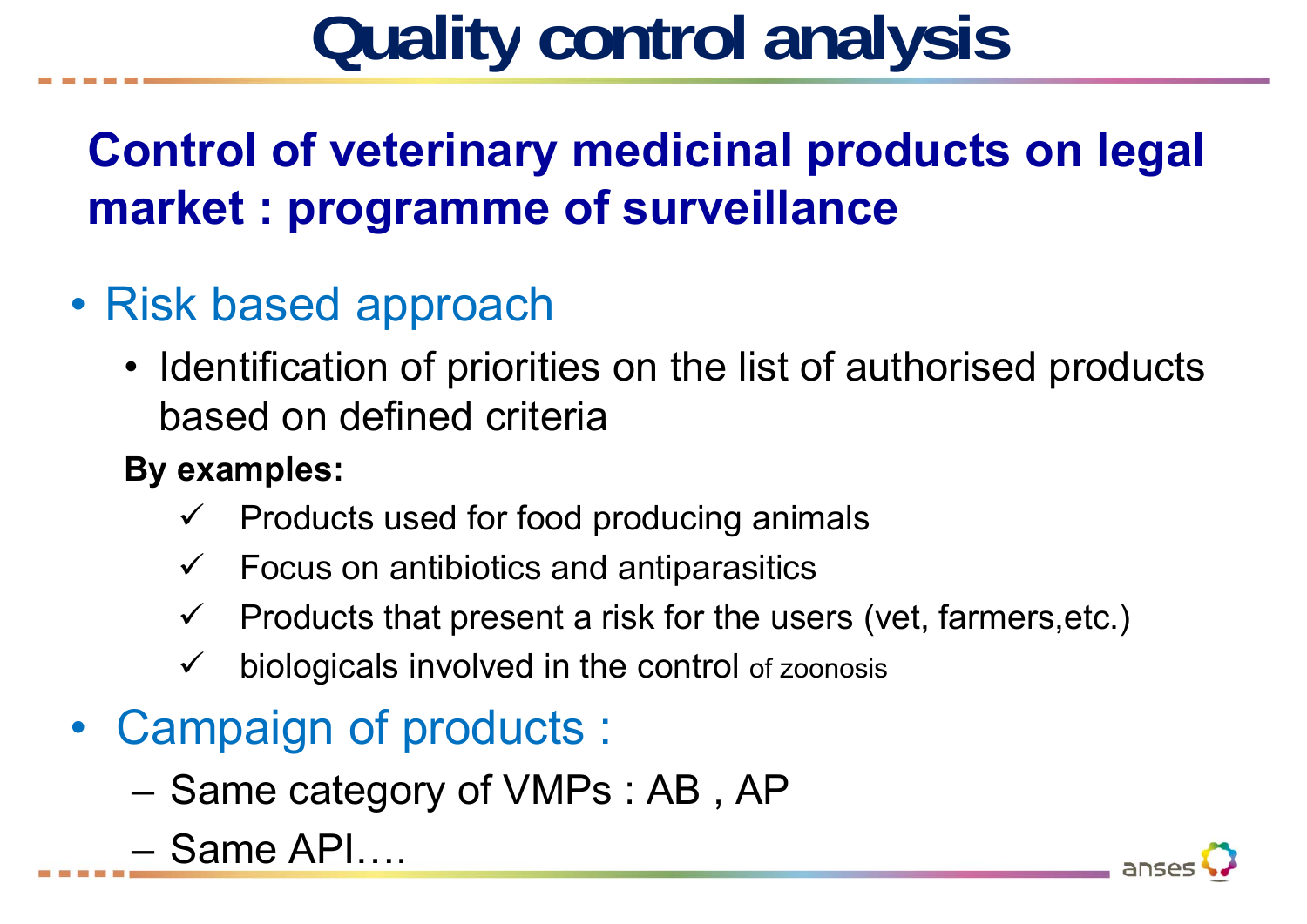#### $\bullet$ The sampling:

- $\checkmark$  by a mandated person : inspector
- $\checkmark$  at wholesaler level, at market level, on internet....
- $\checkmark$  Traceability of samples : record
- •Registration of the samples at the laboratory
- • Request to the MAH (if the VMP came from legal  $market = is authorized)$ 
	- $\checkmark$  Reference standard of the active substance with documentation
	- $\checkmark$  Certificate of the batch control analysis realized for the batch release

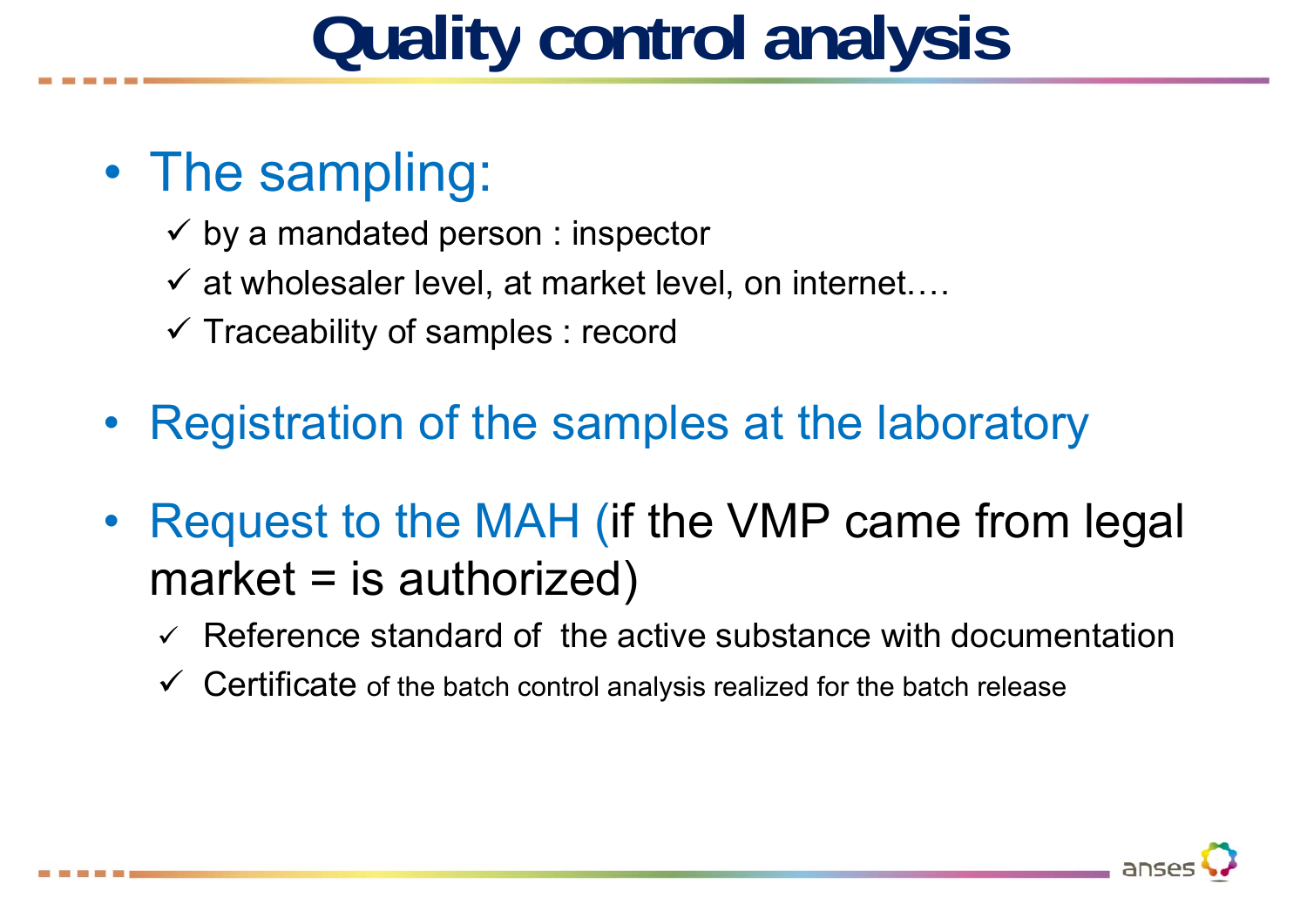#### **Control of veterinary medicinal products**

main analysis depending on the capacity of the laboratory

- •Active ingredient concentration/identification by HPLC-UV
- •**Density**
- •pH
- •Uniformity of mass of unidose preparations
- •Loss on drying
- •Water content (karl fisher)
- •Raman Spectroscopy
- •….

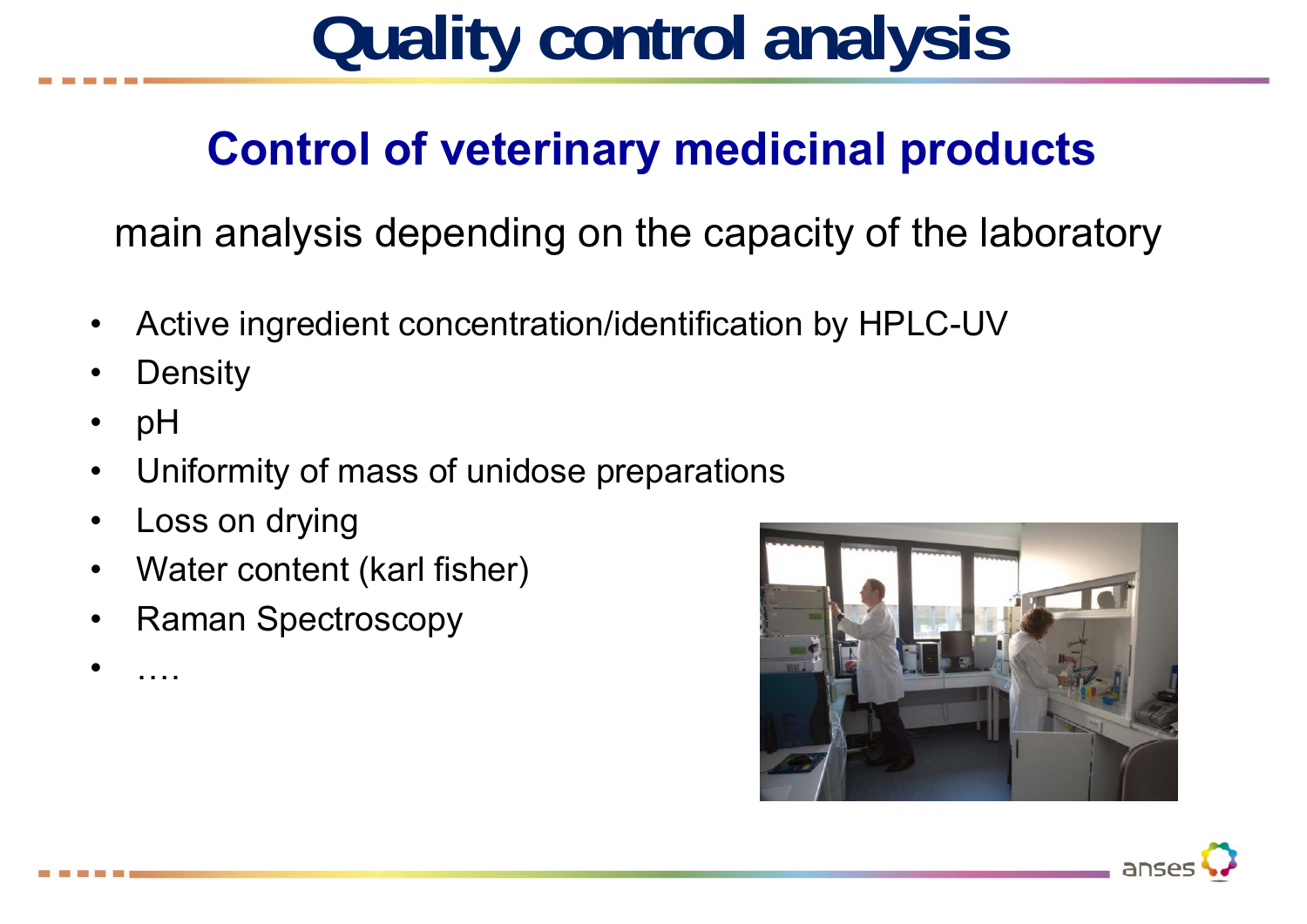#### **Network of laboratories : the GEON of EDQM**

- the GEON is the general european network of OMCLs (Official medicine control laboratory) coordonated by EDQM (European directorate for the quality of medicines and healthcare) in the European Council.
- Worksharing and multiplication of analysis : VMP marketed in all EU are controlled by an OMCL of the GEON in a general programme of surveillance, share information, share results
- Participation in Proficiency test studies (inter lab of the network assay) for improvement of the laboratories
- Compliance with OMCL guidelines
- System of audit : Joint Mutual Audit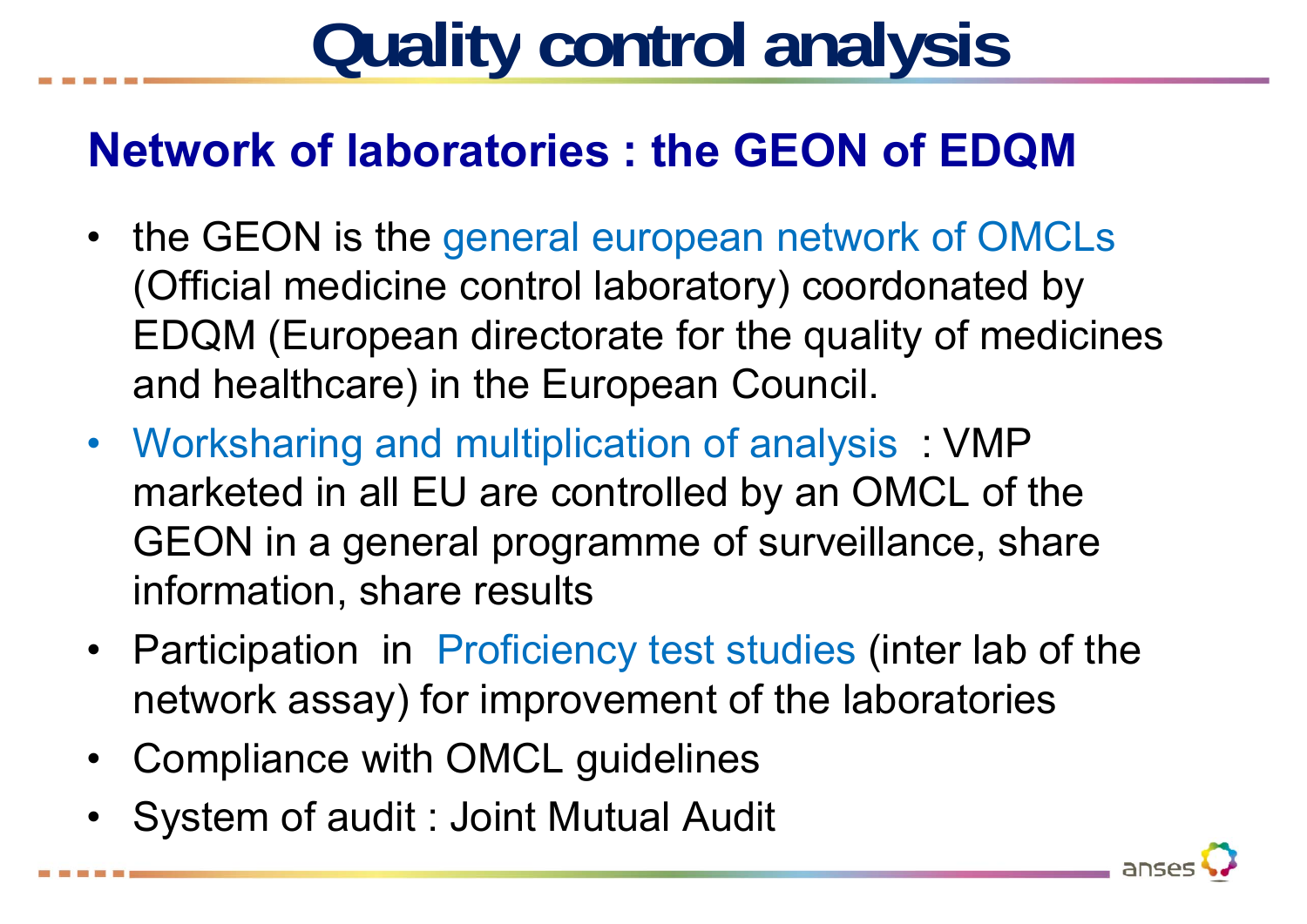### **Follow up**

#### • Conformity:

– Letter to inform the MAH

- Non-compliance:
	- Action on the MAH or the VMPs owner, wholesaler, retailer where the VMPs has been sampled :
		- Letter asking the MAH to comment
		- May Lead to variations in some cases
		- If falsification or counterfeit  $\boldsymbol{\rightarrow}$  prosecution, legal action
	- Action on the products : risk analysis of the quality defect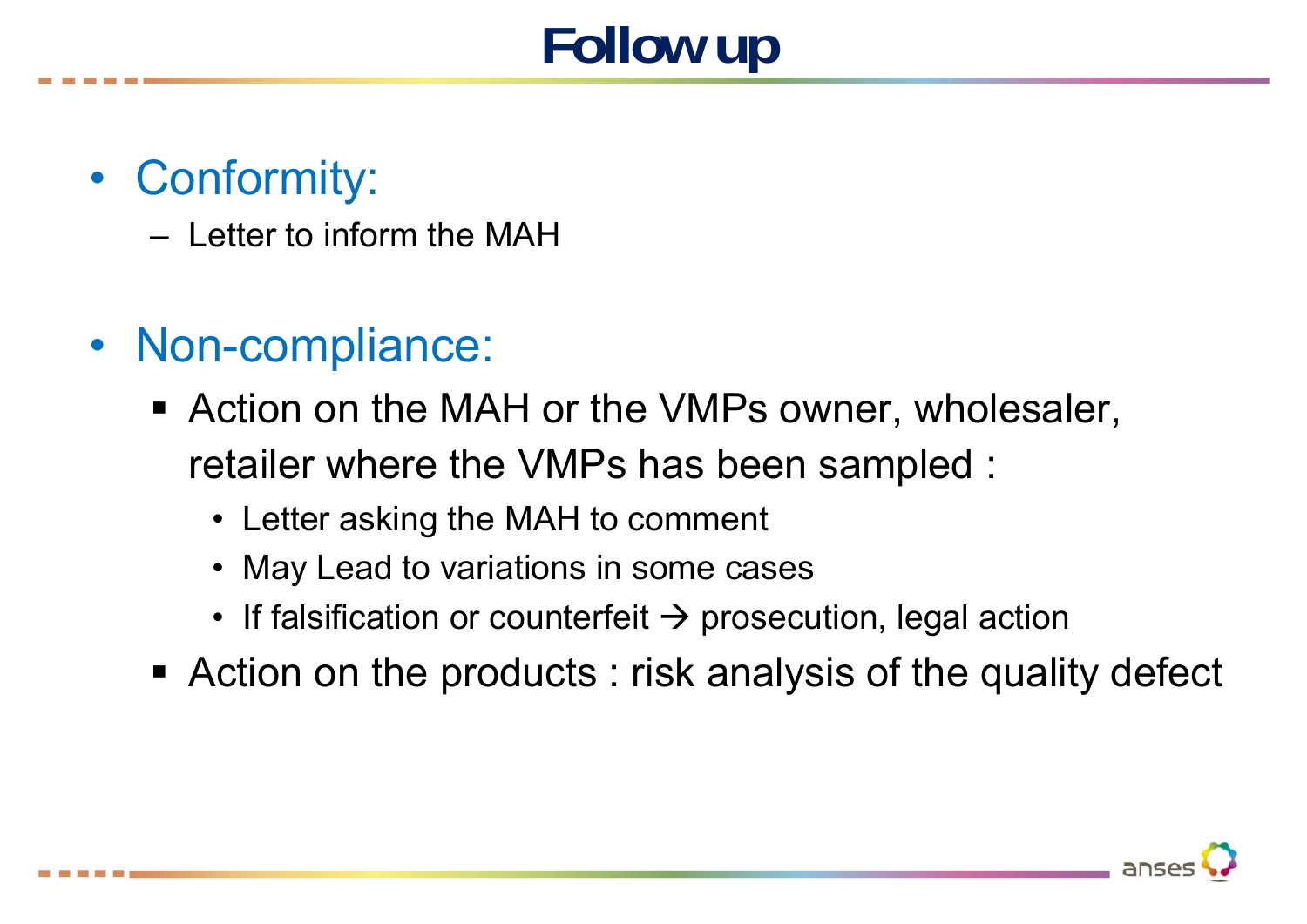### **Assessment of a Quality Defect**

- • Falsification and counterfeit products **batch recall and destruction**
- Quality defect : (substandard)→ Risk assessment
	- Assessment standardisation : same kind of defects leads to the same decision of batch recall
	- Criteria of assessment shared with Industry (transparency)
	- *Risk assessment taking into account :*
		- *Impact on human health*
		- *Impact on animal health*
		- *Incidentalready observed or not*
		- *Quality defect observed on one batch or several batch…*

**30**